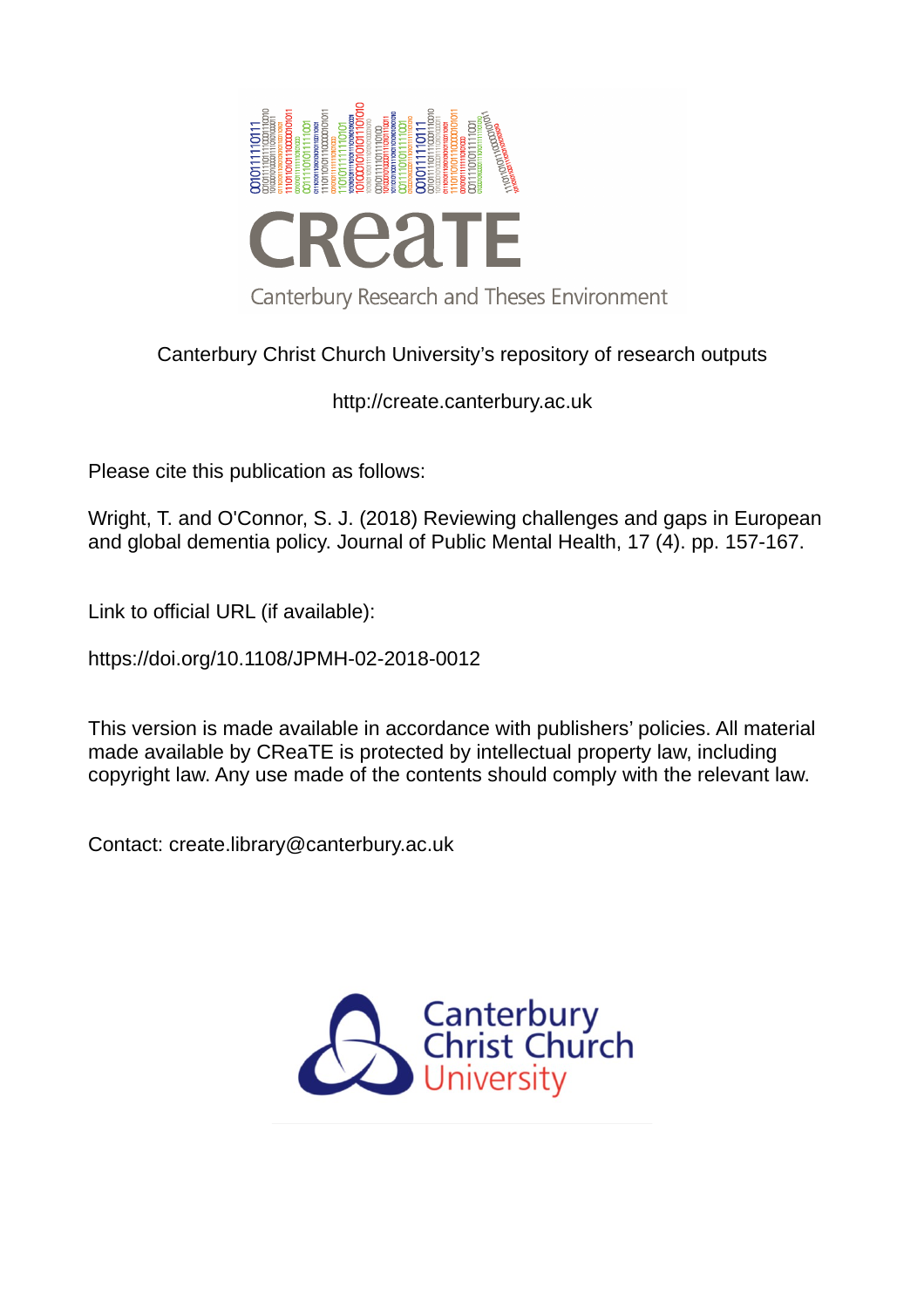# **Reviewing Challenges and Gaps in European and Global Dementia Policy**

# Abstract

### Purpose

The aim of this review is to scope out European and global policy documents focused on dementia with the purpose of providing a synthesis of the challenges the phenomenon poses and the gaps evident.

### **Design**

An adapted PESTEL framework as a data extraction tool resulted in an analysis of the political, economic, social, technological, environmental, organisational, educational, and research aspects of dementia policy.

#### Findings

Policy documents showed variability of dementia strategy, plan, and programme development. All documents recognised rapidly growing ageing populations, and increasing numbers of people living with dementia. Dementia as a public health priority is inconsistent in growth. Global policy documents stress the impact of dementia will be felt most by low-and-middle income countries. Main themes were: a need to raise awareness of dementia and action to reduce stigma around it, the need for early diagnosis and preventative person-centred approaches with integrated care, fiscal investment, further research, training and education for workforces, increased involvement of and support for people living with dementia, and care and support close to home.

### Social and Practical Implications

By identifying current dementia challenges and policy gap implications this analysis urges engagement with broader frames of reference as potential for enabling bolder and radically better dementia care models.

1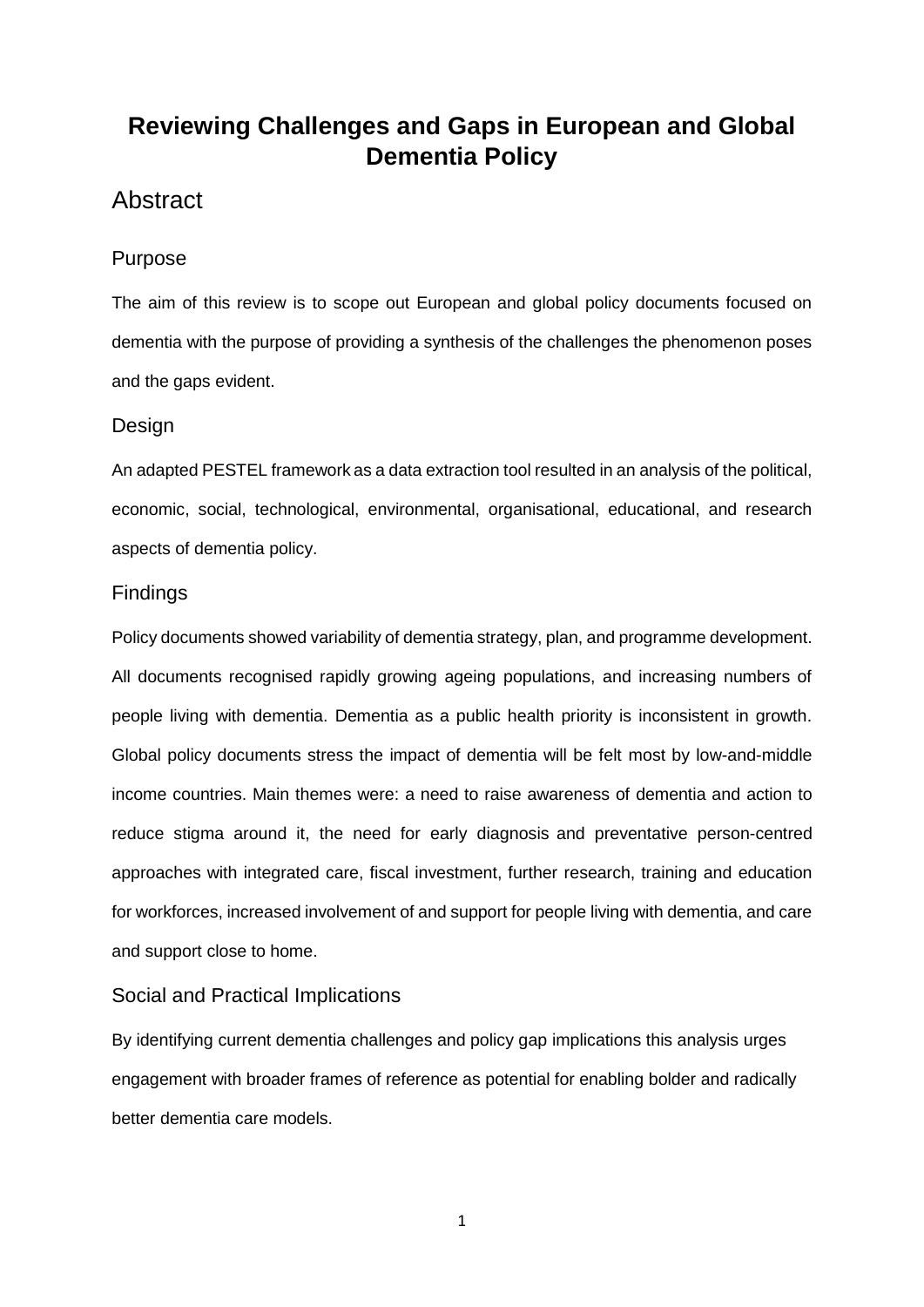#### **Originality**

This paper offers a review of present global and European dementia policy, outlining the potential implications for the most marginalised in society if it fails to be critical of its own underpinning assumptions.

#### Key words

Dementia Policy, International Perspectives, Marginalised Peoples, Public Health Priorities

## **Background**

#### Aim and Purpose

The aim of this review is to scope out European and global policy documents focused on dementia with the purpose of identifying and providing a synthesis of the challenges which the phenomenon poses across populations and regions, as well as the gaps evident in existing policy.

#### Search Strategy

1

A desktop search concentrated on finding international and national documents focused on European and global dementia policy from 2010 onwards. Where various versions of policy documents were uncovered, to maintain timeliness, the superseded versions of documents were not considered. The search terms used are listed in Table 1. A total of 37 relevant policy documents were discovered. Twenty-eight related to European country contexts and 9 to world/ global overviews. Thirteen of the 28 European policy documents had no full English version<sup>a</sup>, although there were brief English summaries available via web content, so these are included in the review. The remaining 15 European documents had full English versions<sup>b</sup>. All of the 9 world/ global documents had full English versions.

<sup>&</sup>lt;sup>a</sup> Austria, Bulgaria, Cyprus, Czech Republic, Denmark, France, Germany, Greece, Luxembourg, Poland, Portugal, Slovenia, Spain.

<sup>b</sup> Belgium, Finland, Gibraltar, Ireland, Israel, Italy, Malta, Netherlands, Norway, Switzerland, UK England, Northern Ireland UK, Scotland UK, Wales UK.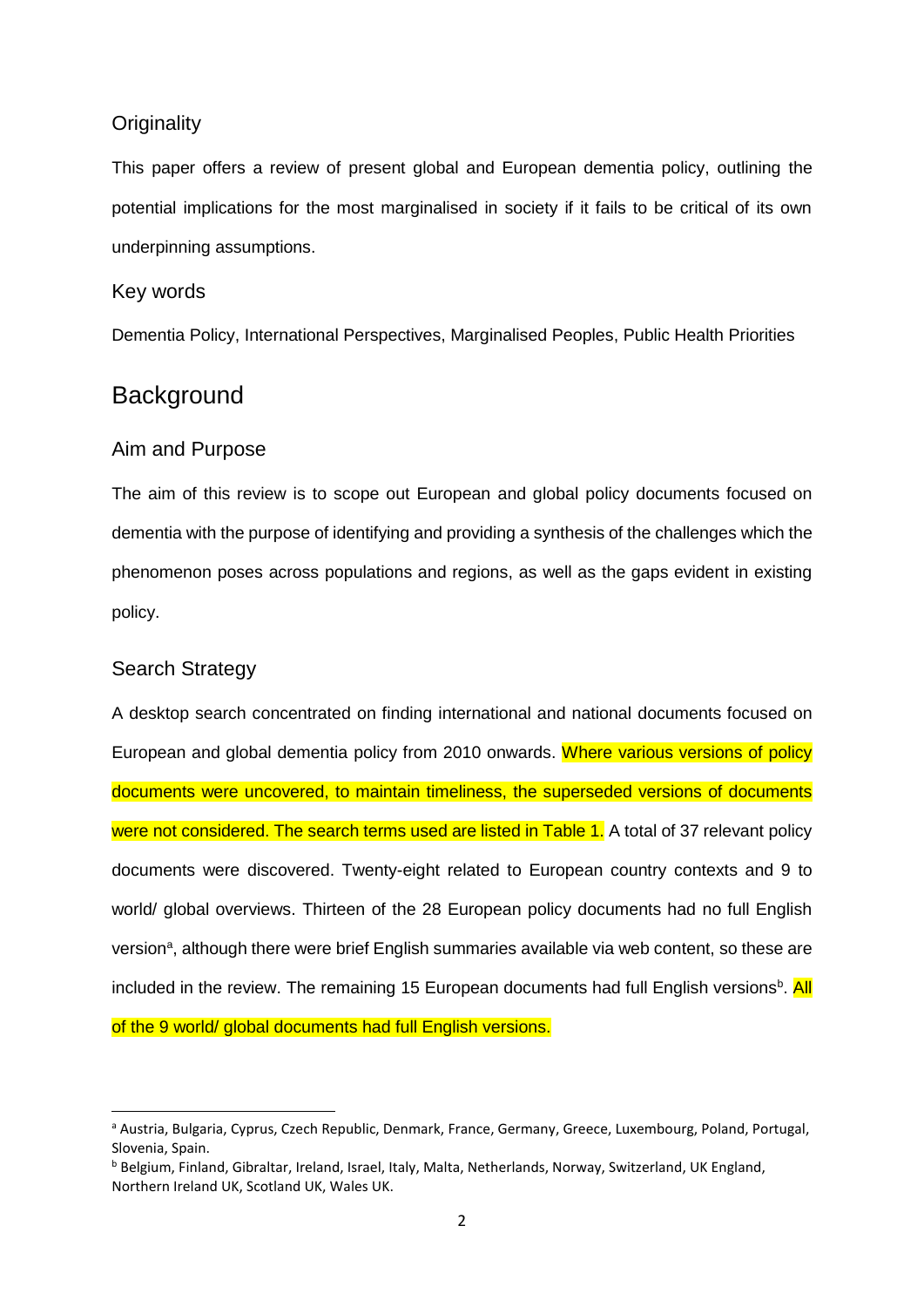#### Data Analytic Procedures

This policy review was undertaken using an adapted PESTEL framework (Aguilar, 1967; Johnson et. al., 2005) as a data extraction tool. The original PESTEL analyses political, economic, social, technological, environmental, and legal aspects of a phenomenon. For this review, legal phenomena have not be adopted, but organisational, educational and research considerations have been added resulting in a PESTOEER framework. The exclusion and additions were necessary because they reflect the content that emerged from the policy documents. An organisational understanding enables consideration of impacts and implications for structural and administrative health and social care services, models and approaches. Educational and research dimensions are equally essential to include as they offer insight into issues around education and training for workforce development and details of the current research context. The adapted framework acts as an analytical tool that enables categorical content analysis (Boos and Tarnal, 1999) of the policy documents.

#### Three principles where employed when reviewing the discovered policy documents.

- 1. To identify categorical content data that fitted with or added to the PESTEL framework. This resulted in the emergence of the PESTOEER framework, from where common themes could be identified across the policy documents.
- 2. Assessment of the sophistication and development of the policy document, so the extent to which it was in preliminary or draft stages or had been fully implemented and evaluated. This enabled a mapping out of dementia strategy, plan, and programme development.
- 3. Assessment of evidence that the policy documents reflected a social justice perspective, in the sense that the most socially marginalised and vulnerable (women, LGBTQIA+, disabled, and Black and minority ethnic people) living with dementia had their needs mentioned, explored or advocated for.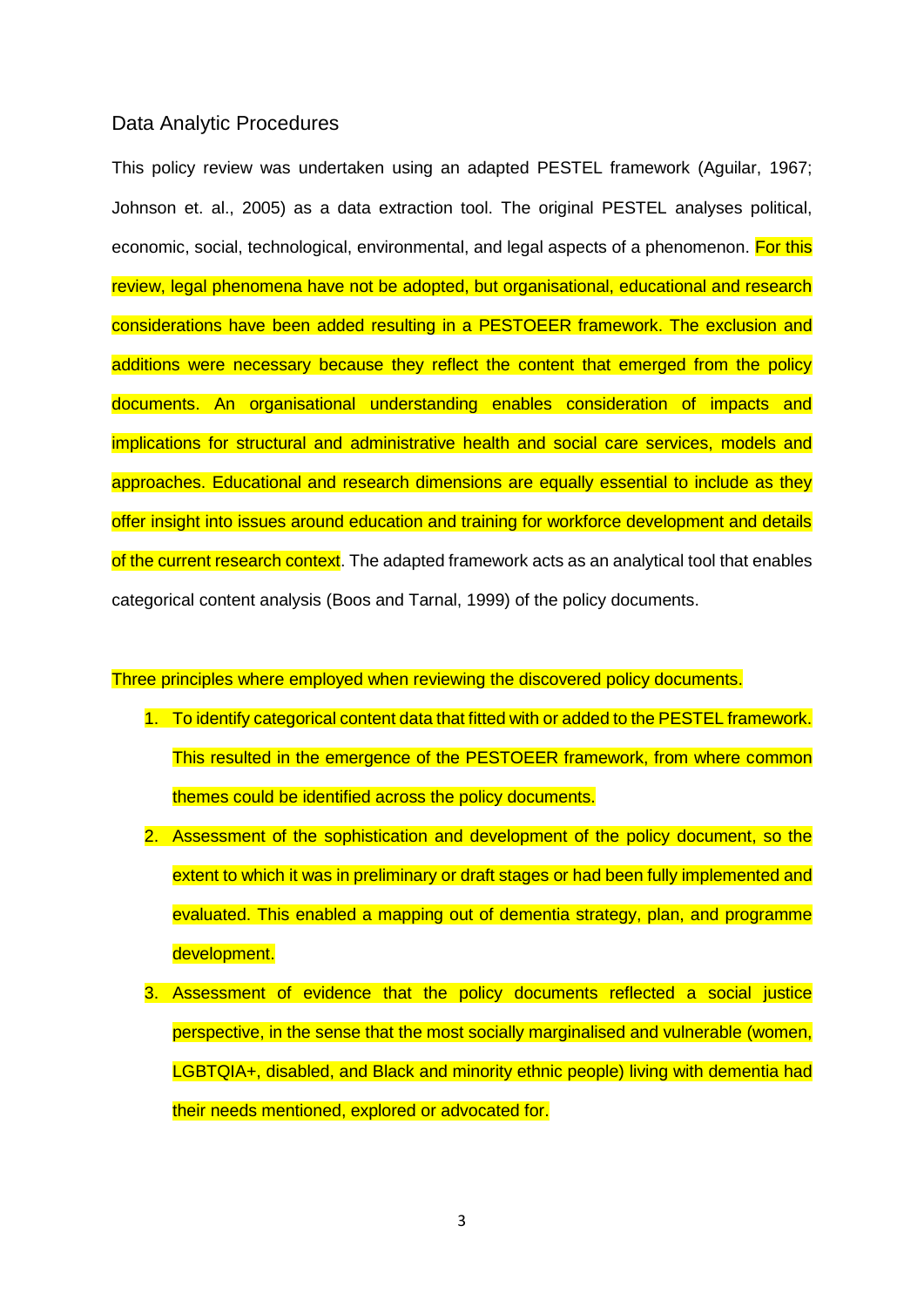The following sections that summarise and provide a gap analysis based on the categorical content analysis of the discovered policy documents are reflective of the three principles underpinning the review process.

#### Summary of Policy Documents

**.** 

The European documents reviewed varied greatly, from a paragraph description to full length detailed papers of national strategies and plans. This variation is reflective of the difference across European countries in degree of development in dementia strategies, plans, and programmes; and the degree to which they are implemented, monitored, and measured. At the time of writing, very few European countries amongst the members of Alzheimer Europe<sup>c</sup> had no national strategy policy documents relating to dementia, although the landscape of development is rapidly changing and all were either in development, lobbied for, or had political backing<sup>d</sup>. There are significant differences between with European and global policy documents, with the European ones honed specifically for individual countries and the global perspective more attentive to the disparities and inequities between the Global North and Global South.

All documents stressed the importance of dementia needing to be seen as a public health priority. The main themes emerging from the documents were,

| The need to raise awareness about   (Dementia Services Development Centre The |  |                                                        |  |
|-------------------------------------------------------------------------------|--|--------------------------------------------------------|--|
| dementia,                                                                     |  | University of Stirling, 2011; The Alzheimer Society of |  |
|                                                                               |  | Ireland, 2012; WHO, 2012, 2015, 2017; Brodsky et.      |  |
|                                                                               |  | al., 2013; HM (Her Majesty's) Ministry of Social       |  |

<sup>c</sup> Alzheimer Europe acts as an overarching organisation for Alzheimer associations across European countries. The number of associations and countries involved is growing. It holds useful information about European dementia policies.

<sup>d</sup> Up to date information on associations and countries involved with Alzheimer's Europe and European policies can be found at https://www.alzheimer-europe.org/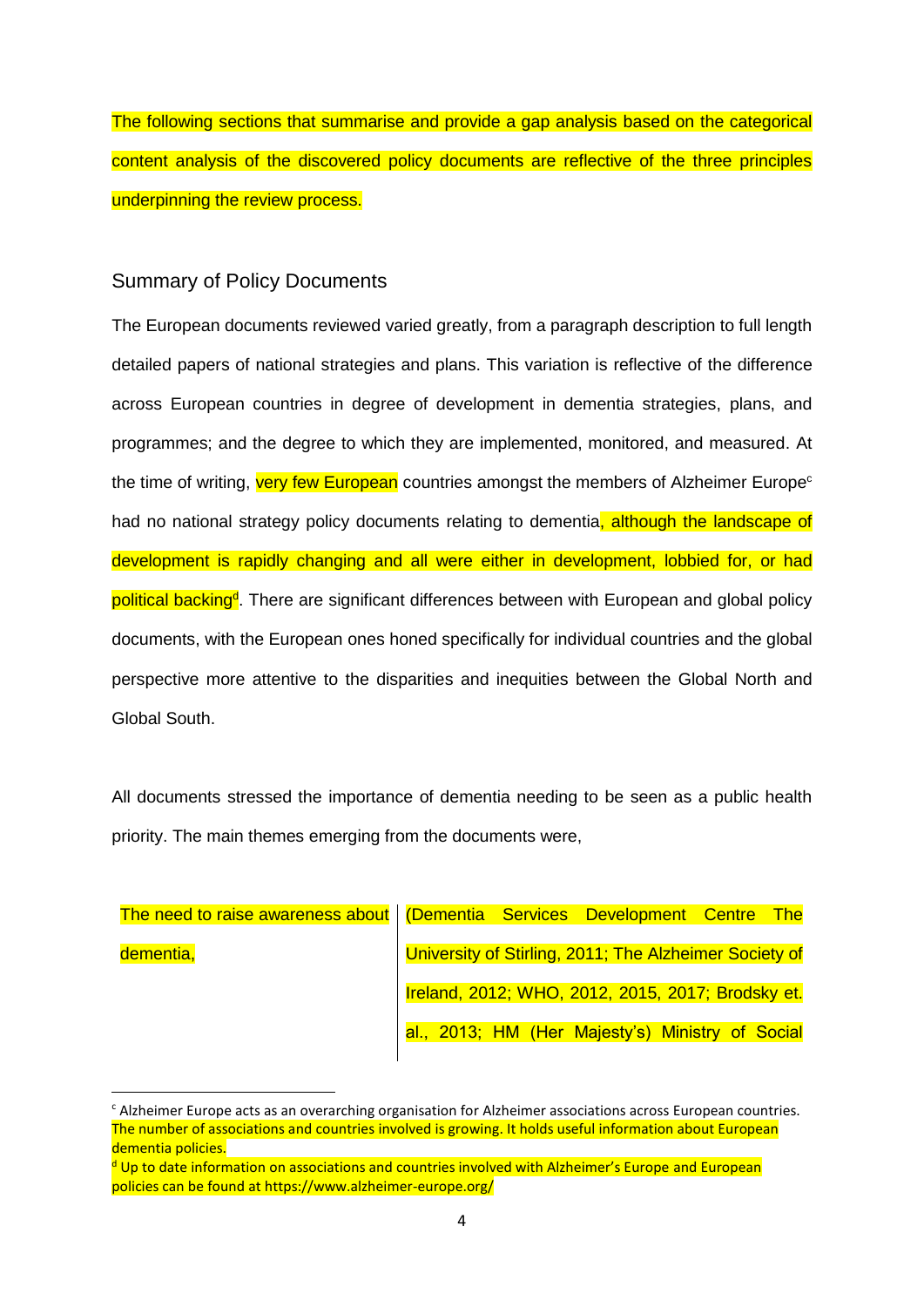|                   |    |        |     | Affairs and Health Finland, 2013; Government of          |                 |                    |               |            |
|-------------------|----|--------|-----|----------------------------------------------------------|-----------------|--------------------|---------------|------------|
|                   |    |        |     | Gibraltar, 2015; Rubinstein et. al., 2015; Scerri, 2015; |                 |                    |               |            |
|                   |    |        |     | Corfield, 2016; Alzheimer Europe, 2016a, 2016b,          |                 |                    |               |            |
|                   |    |        |     | 2016j, 2016g, 2016h; Norwegian Ministry of Health        |                 |                    |               |            |
|                   |    |        |     | and Care Services, 2016; Vandeurzen, 2016;               |                 |                    |               |            |
|                   |    |        |     | Hanselmann et. al., 2017)                                |                 |                    |               |            |
|                   |    |        |     |                                                          |                 |                    |               |            |
| including acting  | to | reduce | the | (Dementia                                                | <b>Services</b> | <b>Development</b> | <b>Centre</b> | <b>The</b> |
| stigma around it. |    |        |     | University of Stirling, 2011; The Alzheimer Society of   |                 |                    |               |            |
|                   |    |        |     | Ireland, 2012; Brodsky et. al. 2013; Ministry of Social  |                 |                    |               |            |
|                   |    |        |     | Affairs and Health Finland, 2013; Di Fiandra, 2014;      |                 |                    |               |            |
|                   |    |        |     | World Dementia Council, 2014; Rubinstein et. al.,        |                 |                    |               |            |
|                   |    |        |     | 2015; WHO, 2015, 2017; Alzheimer Europe, 2016b,          |                 |                    |               |            |
|                   |    |        |     | 2016g, 2016h, 2016k; Vandeursen, 2016; Corfield,         |                 |                    |               |            |
|                   |    |        |     | 2017; Hanselman et. al., 2017)                           |                 |                    |               |            |
|                   |    |        |     |                                                          |                 |                    |               |            |

Other main themes emerging from the documents were,

| al., 2017) |                                                                                                                                                                                                                                                                                                                                                          |
|------------|----------------------------------------------------------------------------------------------------------------------------------------------------------------------------------------------------------------------------------------------------------------------------------------------------------------------------------------------------------|
|            |                                                                                                                                                                                                                                                                                                                                                          |
|            |                                                                                                                                                                                                                                                                                                                                                          |
|            |                                                                                                                                                                                                                                                                                                                                                          |
|            | (Dementia Services Development Centre The<br>University of Stirling, 2011; HM Government of<br>Gibraltar, 2015; Alzheimer Europe, 2016a, 2016g,<br>2016h; Norwegian Ministry of Health and Care<br>Services, 2016; Vandeurzen, 2016; Hanselmann et.<br>(WHO, 2012; Ministry of Social Affairs and Health<br>Finland, 2013; World Dementia Council, 2014; |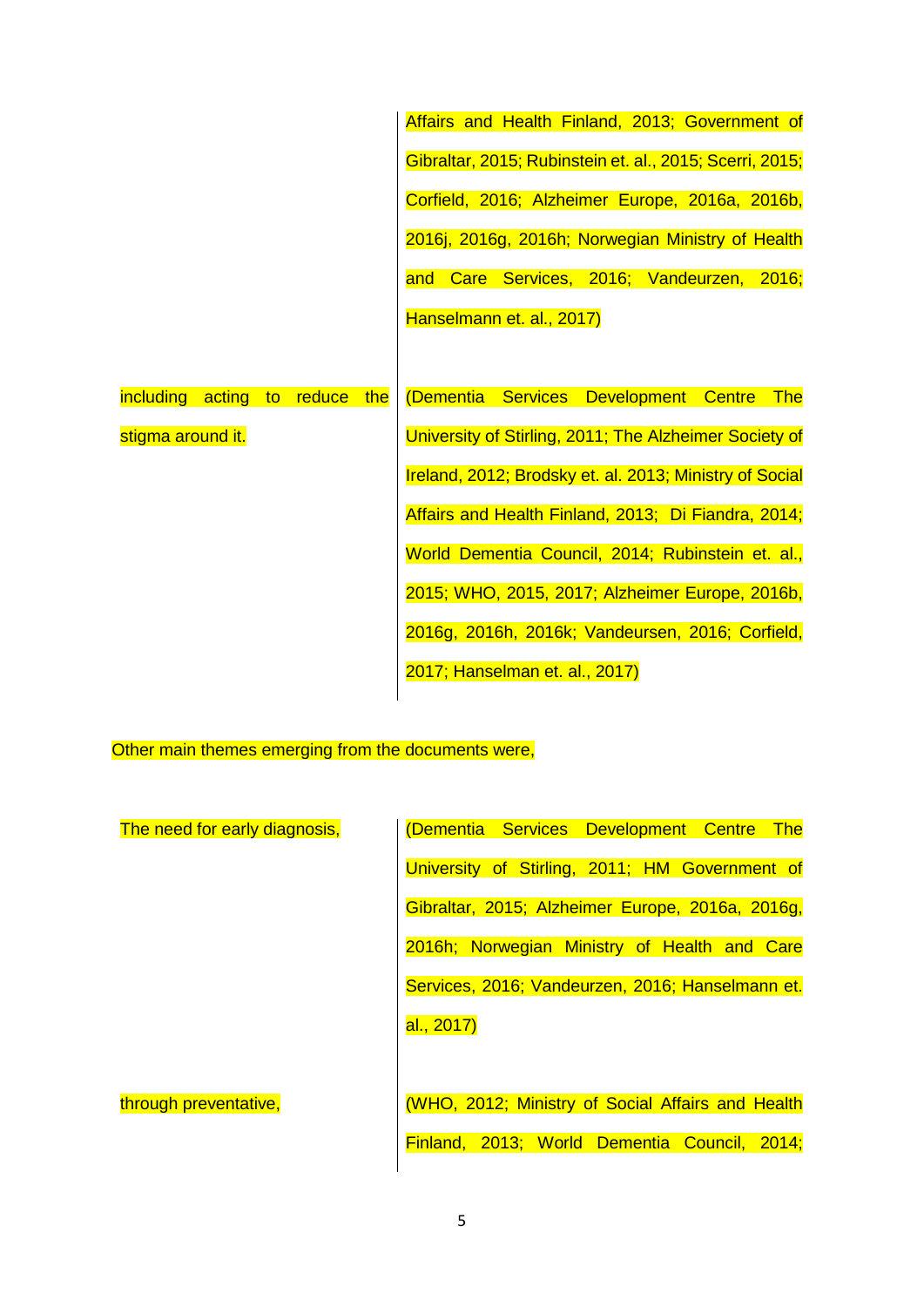Rubinstein et. al, 2015; Alzheimer Europe, 2016j, 2016g, 2016h; Vandeurzen, 2016)

person-centred approaches, (Dementia Services Development Centre The University of Stirling, 2011; Scottish Government, 2013; Cook, 2014; HM Government of Gibraltar, 2015; Alzheimer Europe 2016d, 2016j, 2016f, Vandeurzen, 2016)

that raise awareness of risk factors. (The Alzheimer Society of Ireland, 2012; Prince et. al., 2013; World Dementia Council, 2014; HM Government of Gibraltar, 2015; Rubinstein et. al., 2015; WHO, 2015, 2017; Alzheimer Europe, 2016f; Norwegian Ministry of Health and Care Services, 2016)

#### Further main themes were,

|             | Avocation of integrated care models   (Ministry of Health and Sport et. al., 2009; Dementia |
|-------------|---------------------------------------------------------------------------------------------|
| and system. | Services Development Centre The University of                                               |
|             | Stirling, 2011; The Alzheimer Society of Ireland,                                           |
|             | 2012; WHO, 2012; Scottish Government, 2013; Age                                             |
|             | International, 2014; Cook, 2014, Di Fiandra, 2014;                                          |
|             | Vandeurzen, 2016; Hanselmann et. al. 2017)                                                  |

|             |  |  |  | The need for increased fiscal (WHO, 2012; Scottish Government, 2013; Cook, |  |
|-------------|--|--|--|----------------------------------------------------------------------------|--|
| investment. |  |  |  | 2014; World Dementia Council, 2014; Rubinstein et.                         |  |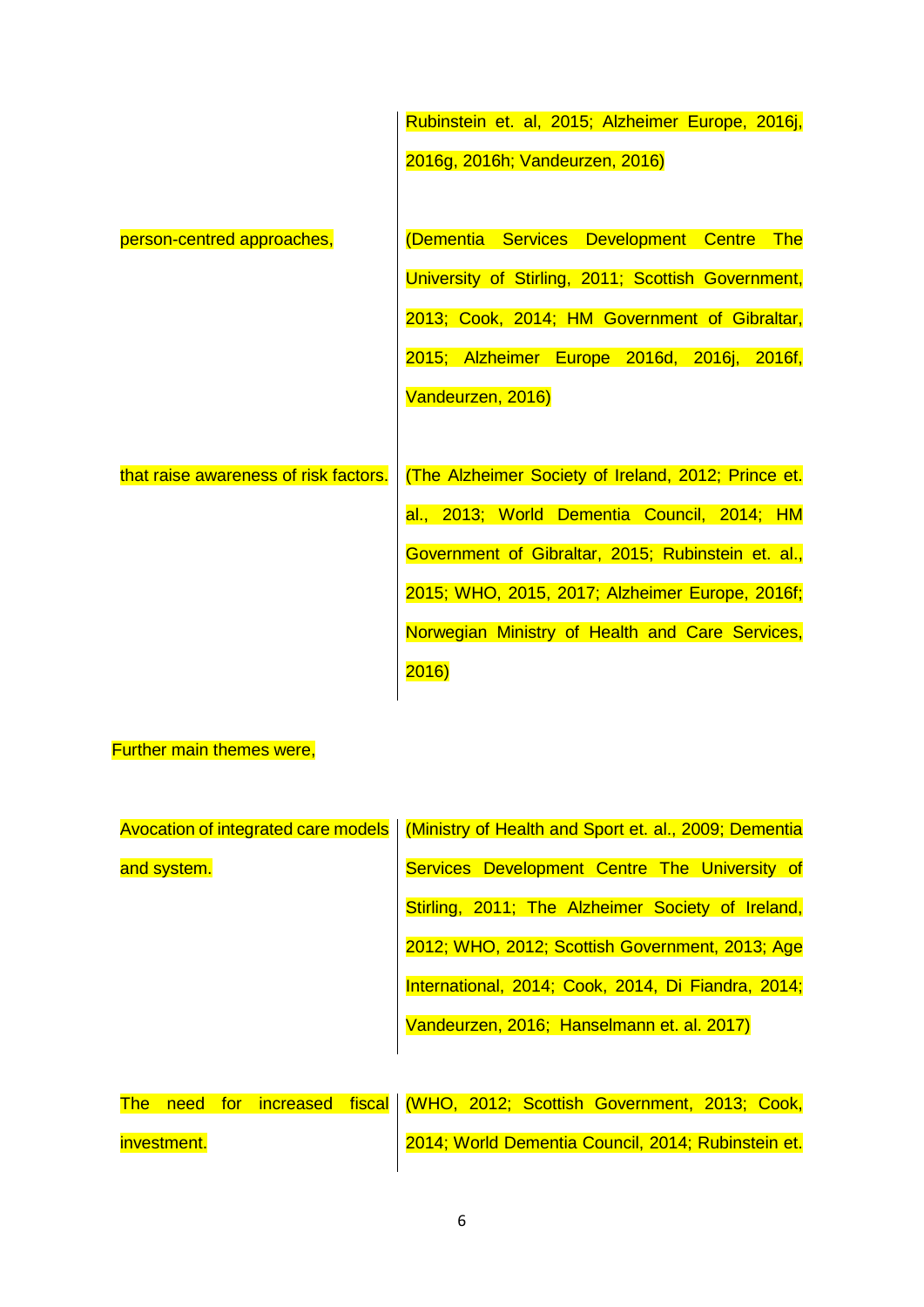al., 2015; Scerri, 2015; Alzheimer Europe, 2016a, 2016i; Vandeurzen, 2016)

| A requirement for continued and | (Alzheimer's Society, 2011; Dementia Services               |  |  |
|---------------------------------|-------------------------------------------------------------|--|--|
| further research.               | <b>Development Centre The University of Stirling, 2011;</b> |  |  |
|                                 | Brodsky et. al., 2013; Ministry of Social Affairs and       |  |  |
|                                 | Health Finland, 2013; Prince et. al. 2013; Scottish         |  |  |
|                                 | Government, 2013; World Dementia Council, 2014;             |  |  |
|                                 | Rubinstein et. al., 2015; Scerri, 2015; Alzheimer           |  |  |
|                                 | Europe, 2016a, 2016e, 2016j, 2016i, 2015, 2016h;            |  |  |
|                                 | Manthorpe and Iliffe, 2016; Prince et. al., 2016;           |  |  |
|                                 | Vandeurzen, 2016; Corfield, 2017; WHO, 2017)                |  |  |

Specialist training and education for (Alzheimer's Society, 2011; Dementia Services workforces.

Development Centre The University of Stirling, 2011; The Alzheimer Society of Ireland, 2012; HM Government of Gibraltar, 2015; Rubinstein et. al., 2015; Alzheimer Europe, 2016k, 2016a, 2016j, 2016h; Vandeurzen, 2016)

The increased empowerment of, and support for people living with dementia, their families and their carers,

(Dementia Services Development Centre The University of Stirling, 2011; The Alzheimer Society of Ireland, 2012; WHO, 2012, 2015; Brodsky et. al., 2013; Cook, 2014; Di Fiandra, 2014; HM Government of Gibraltar, 2015; Alzheimer Europe, 2016b, 2016d, 2014e, 2016j, 2016h)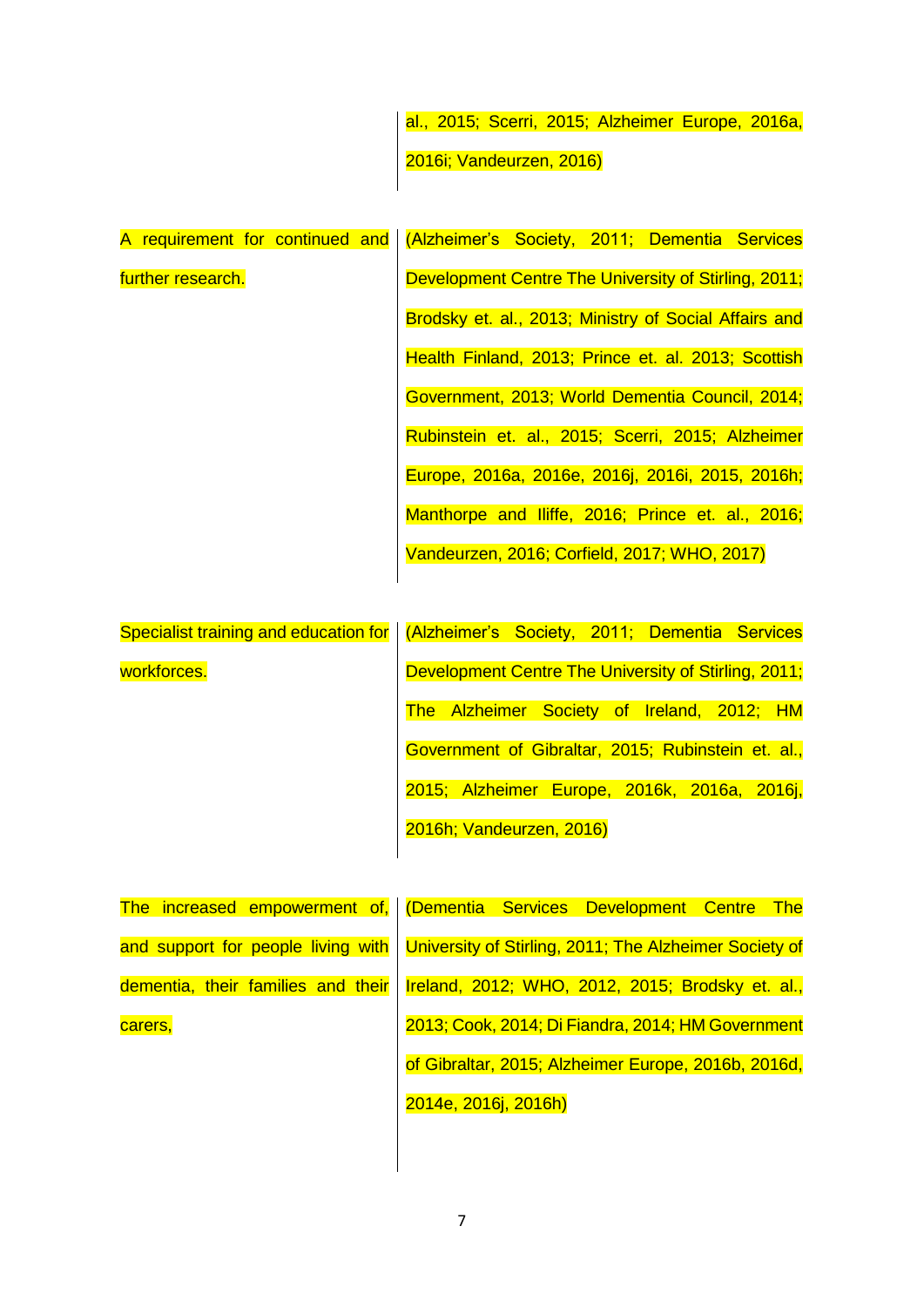| including the involvement of people (WHO, 2012; World Dementia Council, 2014;      |  |  |  |
|------------------------------------------------------------------------------------|--|--|--|
| with dementia, their families, and Alzheimer Europe, 2016k, 2016d; Norwegian       |  |  |  |
|                                                                                    |  |  |  |
| carers in decision making and policy   Ministry of Health and Care Services, 2016) |  |  |  |
| development.                                                                       |  |  |  |

The final theme was,

|                        | Advocating for care and support   (Ministry of Health, Welfare and Sport et. al., 2009; |
|------------------------|-----------------------------------------------------------------------------------------|
| that is close to home. | HM Government of Gibraltar, 2015; Alzheimer                                             |
|                        | Europe, 2016a, 2016e, 2016j)                                                            |

All documents recognised the rapidly growing ageing populations globally, and as a consequence, the increasing numbers of people living with dementia (including families and carers), with the global perspective documents clearly articulating that this will have the most significant impact in low-and-middle income countries (World Health Organisation, 2012, 2017; Prince et. al., 2013; Age International, 2014; Rubinstein et. al., 2015; Corfield, 2017).

Across the European policies there is great variability in terms of dementia being a public health priority, but this is unsurprising given that historically the link between dementia, public health, and policy has been slow to develop (Williamson, 2015). This variation spans from draft (Age International, 2014) to full and final strategies and plans (Dementia Services Development Centre The University of Stirling, 2011; Brodsky et. al., 2013; Ministry of Social Affairs and Health Finland, 2013; Age International, 2014; Alzheimer Europe, 2014, 2015, 2016a, 2016b, 2016c, 2016d, 2016e, 2016f, 2016g, 2016h; Di Fiandra, 2014; HM Government of Gibraltar, 2015; Scerri, 2015), including those beginning to be implemented (Ministry of Health, Welfare and Sport et. al. 2009; Alzheimer's Society, 2011; Alzheimer Europe, 2016i; Norwegian Ministry of Health and Care Services, 2016; Hanselmann et. al., 2017), and those having been implemented and now being monitored (Scottish Government, 2013) (Scotland).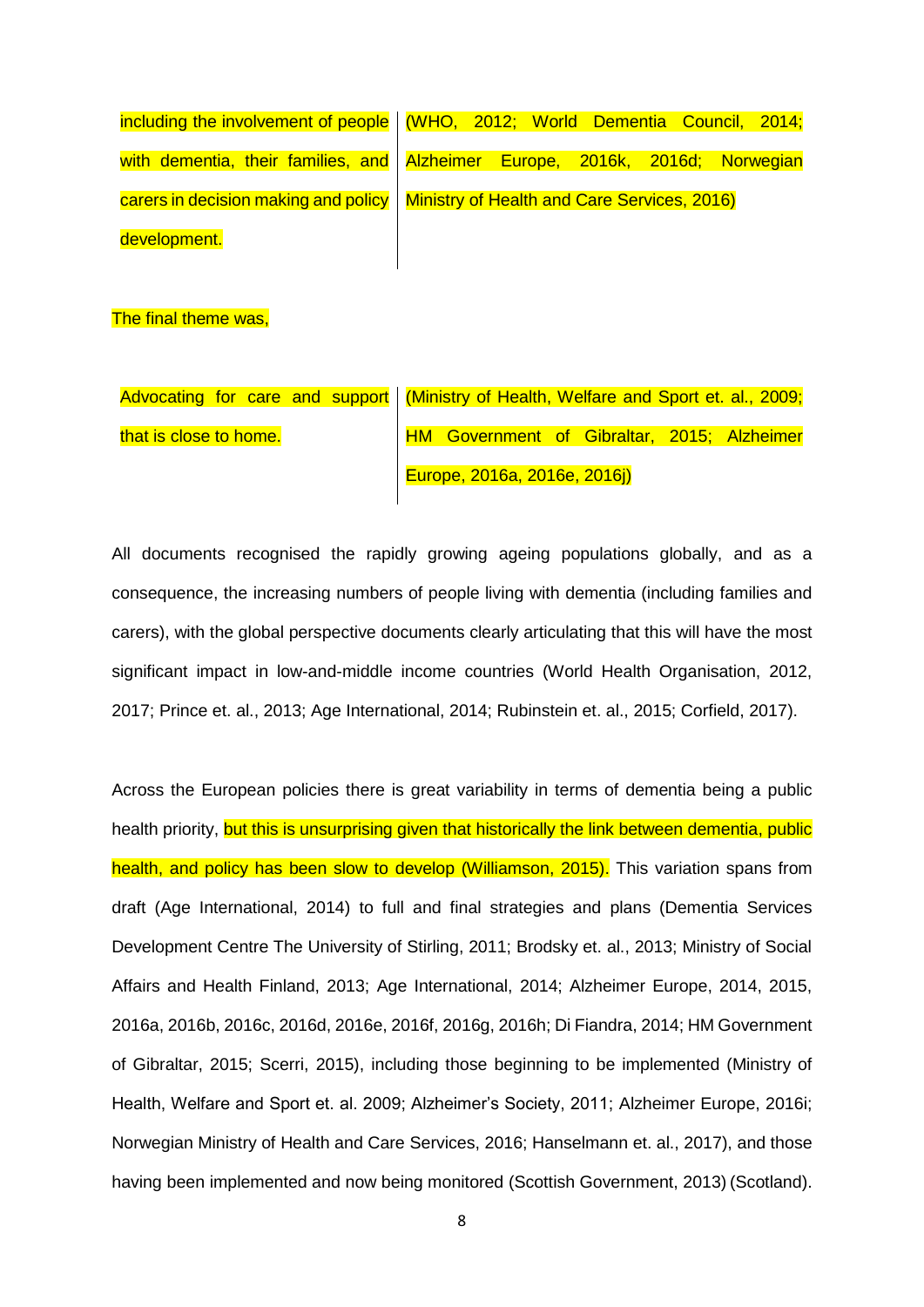Bosnia and Herzegovina (Alzheimer Europe, 2017), Germany (although the states of Bavaria and Saarland do have strategies (Alzheimer Europe, 2016j), Romania (Alzheimer Europe, 2017), and Turkey (Alzheimer Europe, 2017) have no national strategy or plan, although, as mentioned before, having no strategy does not always equate to no pressure being brought to bear for one to be developed. In Germany and Turkey in particular, advocacy groups are lobbying their governments around dementia strategy development. Despite each of the published documents predicting a potential looming dementia crisis, it is generally accepted that dementia is not yet seen by many governments as a public health priority. The World Health Organisation(2017) are clear that for some governments it is simply not on their agenda at all.

The global policy documents focus on global regions rather than nation states. They point out that the fastest developing populations living with dementia are predicted to be in the low-andmiddle income countries that tend to be located in the Global South. Keenly stressed also, is the likelihood of growing health inequities between populations living in the Global North compared to those in the Global South (WHO, 2012, 2017; Prince et. al., 2013; Age International, 2014; Rubinstein et. al., 2015; Corfield, 2017). There is a call for action to be taken to lessen inequities between global regions through reducing the cost of medications in the Global South in exchange for conducting medical trial sites and investment in health infrastructure (The Alzheimer Society of Ireland, 2012; World Dementia Council, 2014). Within the global policy documents there is a lack of articulation around what individual country needs may be, and in that sense, a strong tendency to homogenise regions. The global policy documents do recognise the need for gender sensitive approaches to dementia strategies, plans, and programmes because women currently, and are likely to continue to, bear the largest burden as the main informal unpaid care providers, as well as those most at risk of developing dementia themselves because they make up a larger proportion of older adults (Corfield, 2017; WHO, 2017). The documents are also heavily reflective of an orientation around Western approaches and knowledge, meaning there is a paucity of knowledge and

9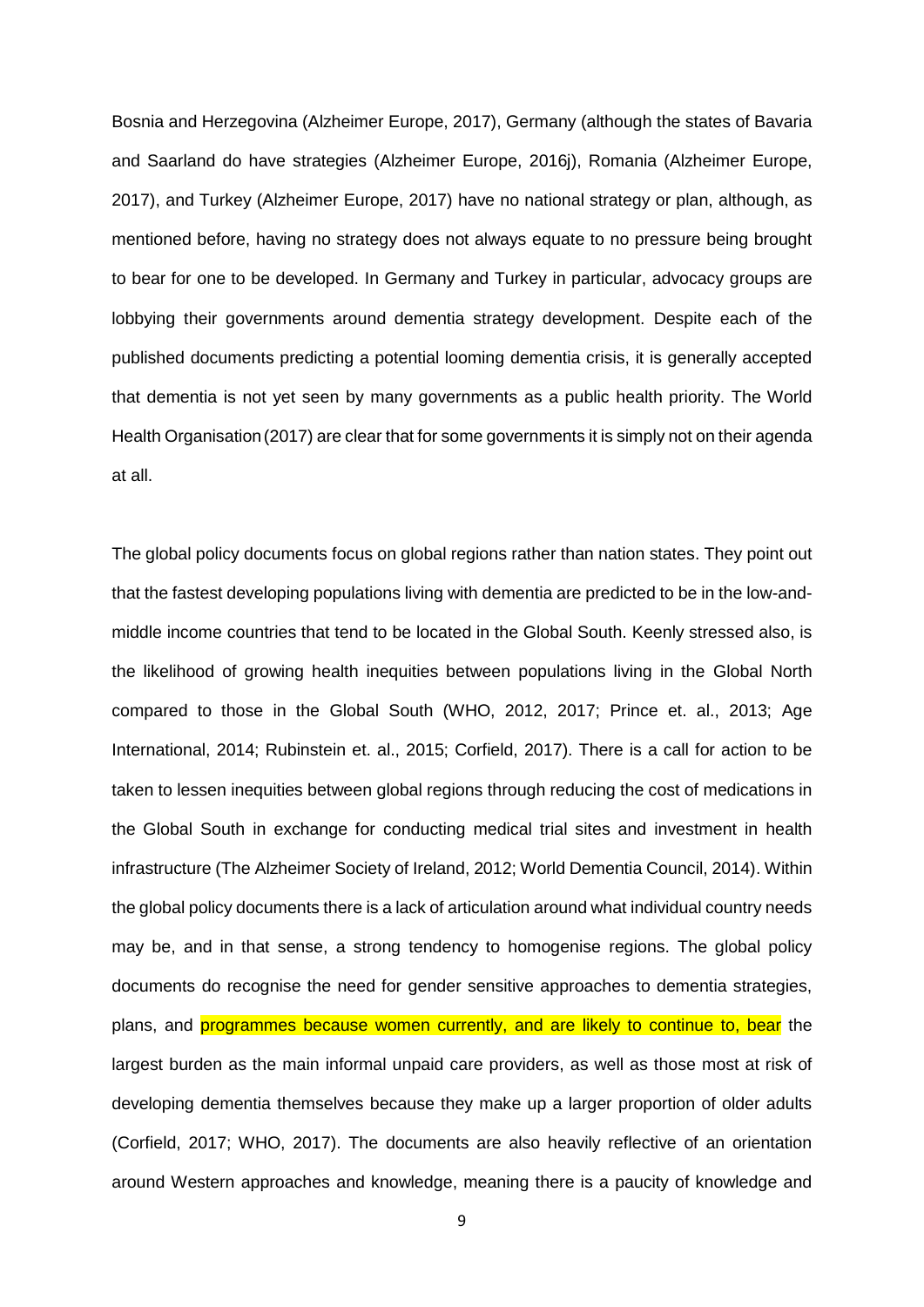perspective coming directly from countries located in the Global South, giving a sense that those countries lack agency with regard to their futures.

Most of the policy documents discuss the future likely impacts of dementia, the associated challenges around these, and commitment to seeing those challenges as a priority. Despite the rhetoric of predicted dementia crisis, concrete actions being taken to minimise the challenges of dementia are sparse and inconsistent both across Europe, as well as further afield as demonstrated by Figure 1.

#### Policy Gaps Identified

The following main areas of concern have been identified as neglected or underacknowledged within the discovered policy documents.

Generally, there is recognition across the policy documents of the main challenges dementia poses, and there are many suggestions as to what actions might be taken to limit the impact of those challenges. However, the predicted challenges and suggested antidotes tend towards narrow parochialism in the European policy documents that only focus on national impacts and solutions. The global policy documents are the antithesis to the European documents since they take a broad divided Global North/Global South perspective, in which they often fail to account for the vast number of political and economic differences in nations located within those large geographical areas or regions. There is therefore, a disconnect between the European and global documents in that they do not 'talk' to each other and seem to be developed in isolation, so that there is no consideration of how local or national European agendas and schemas fit with or are informed by wider global challenges and vice versa. Consequently, whilst it is recognised that individual governments need to be responsible for policies to address the challenges dementia poses, there is little acknowledgement of the contribution that specific European or global strategies might make to the oversight and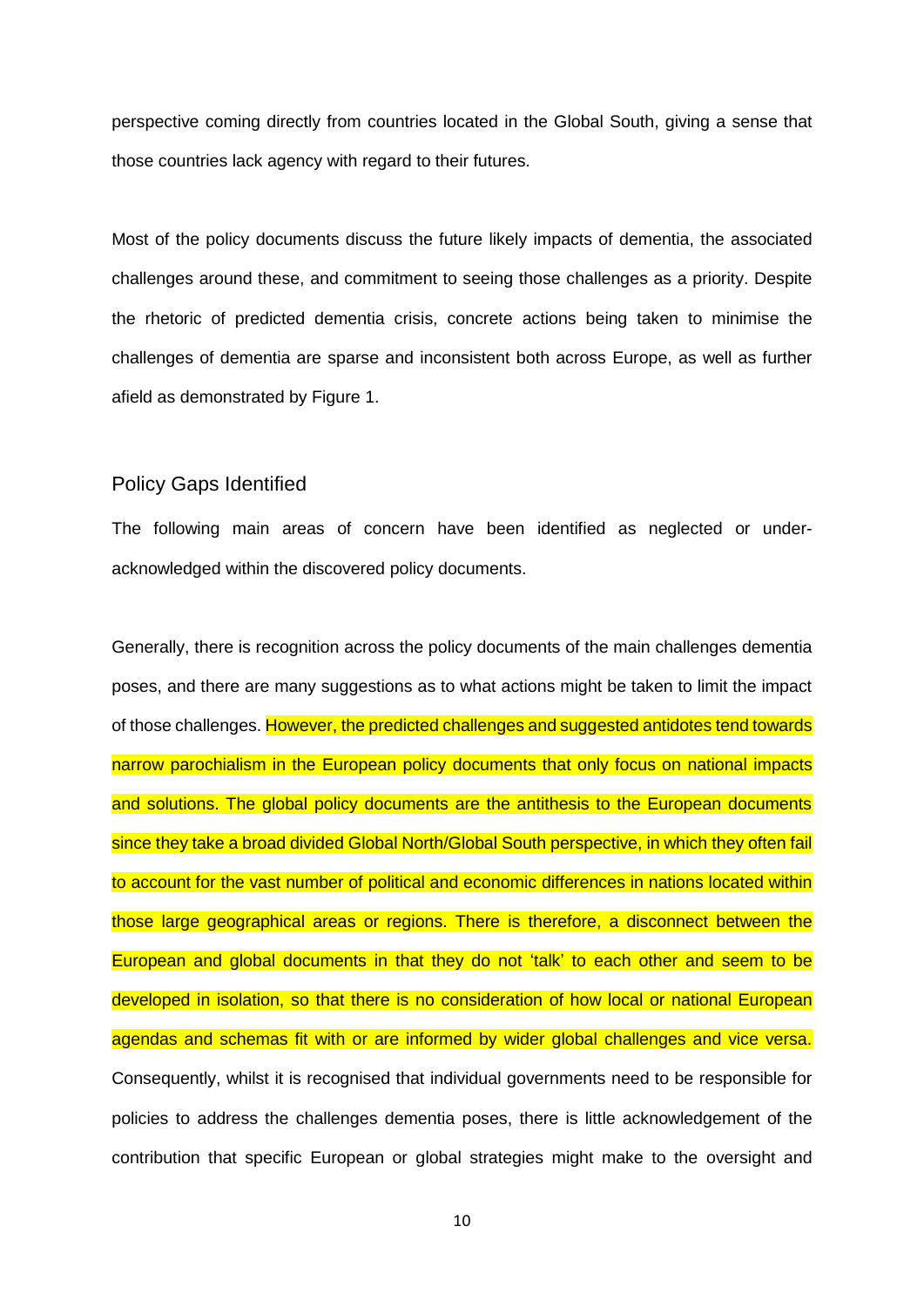accountability mechanisms, processes, and structures which enable policy to do the work it is intended to do; namely address global challenges and continue to respond and develop proportionately and appropriately. Whilst suggestions for limiting the negative impact of dementia are proposed, it is unclear in many cases whether the rhetoric results in action, and where it does; to what degree it is implemented. Where full strategies, plans, and programmes do exist, their implementation is for the most part only just beginning, and as a consequence their impact has not yet been fully evaluated.

Across all policy documents there is very little mention of the contribution that technology could make in easing the burden which dementia poses, such as assistive technologies to enhance quality of life of those living with dementia, or augment and improve the way in which health and social care workers deliver care and provide support. Some documents (Prince et. al., 2013; World Dementia Council, 2014; Rubinstein et. al., 2015; Alzheimer Europe, 2016e) acknowledge the prospective potential of using robotics to support health care delivery, supplement the dementia workforce, and change care environments, but this is not a central theme for any policy documents, and in general, consideration of technological advances and their contribution to dementia care is under-explored within all of the policy documents.

Political, economic, and environmental aspects are also sparsely attended to across the policy documents. Politically, most talk is about the importance of dementia being treated as a public health priority. Economically, the documents invariably express a need for substantial financial investment. However, the means by which investment could be raised or made available, and the way in which this would be distributed across various areas (country, continent, or global regions) is not articulated. Calls for political action and monetary investment are premised on the assumption that the political will and financial means to invest in dementia care actually exist, whereas these are seldom evidenced. There is moreover, no direct reference to environmental factors within any of the documents, so implications of the policies environmental impact on pollution, land ethics, biodiversity and local/national ecologies are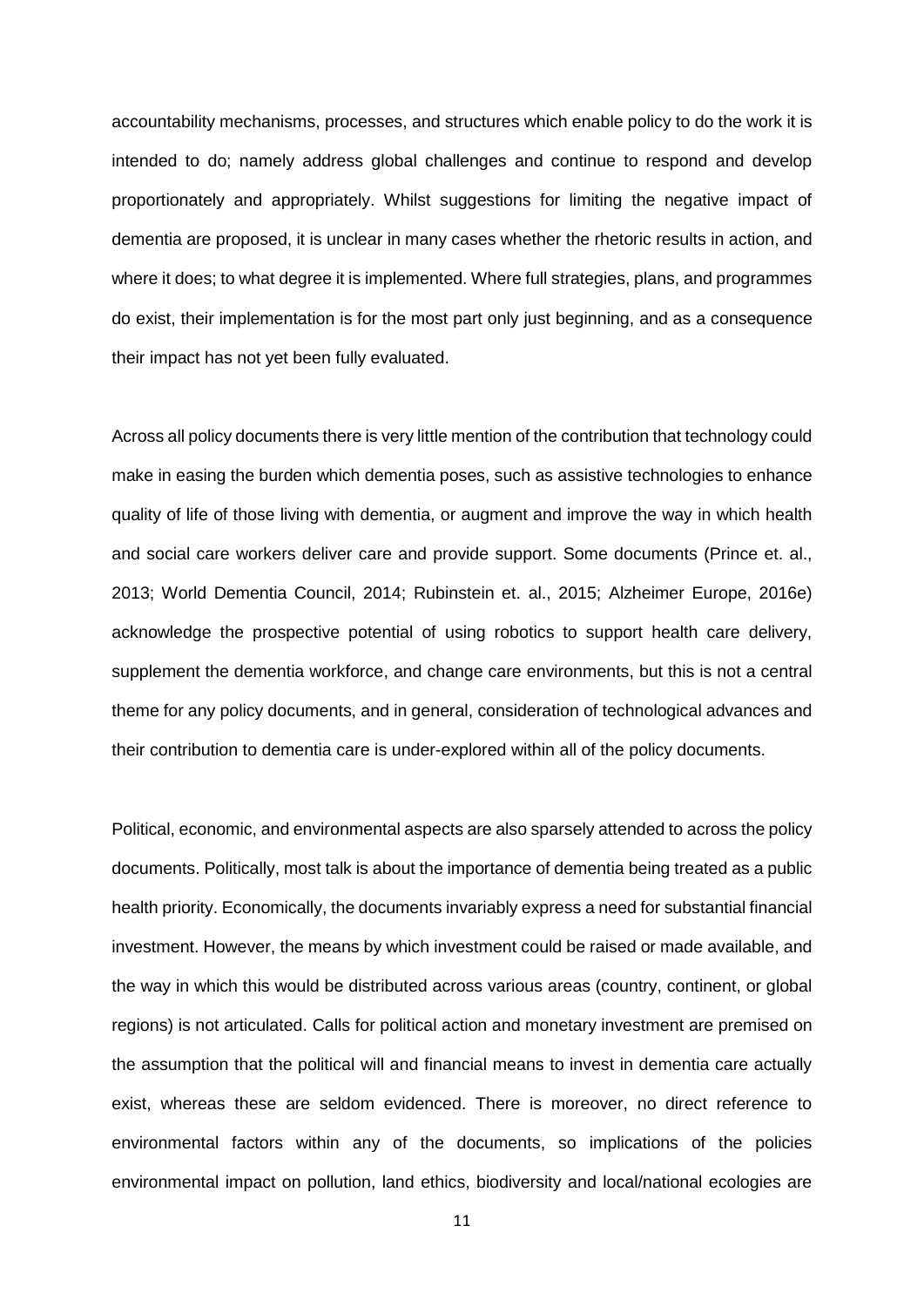not considered. For example, the environmental impacts from building new specialist/expert care facilities, dementia housing/communities, pharmacological research and development etc. are excluded from the equation, and no documents indicate the need for green ideology to play a role in tackling the challenges of dementia, or for attention to the effects of climate change and what that will mean for how and where people live. No new and/or radical interconnected political, economic, social, or environmental models are proposed as possible futures.

European policy pays little attention to the needs of, and implications for, Black, Asian, and minority ethnic people, LGBTQIA+ people or other marginalised groups, such as those living with learning and physical disability, those living with mental ill health and those, especially women, living in poverty. Some global policy documents do focus on increasing negative dementia implications for those living in the low-and-middle income countries, especially women in those countries, and therefore advocate the need for gender sensitive approaches to policy development, healthcare, and social support. The failure of policy strategies, plans, and programmes to explicitly make reference to the needs of the most disadvantaged and vulnerable across societies means their very particular needs remain marginal rather than central. By not paying attention to those very particular needs, policies, plans, and programmes run the risk of not engaging critical social justice perspectives that could enable radical and far-reaching shifts in the approaches and understanding of the challenges of dementia (Hulko, 2011).

Much of what is advocated for in terms of safe and effective health and social care provision is reflective of current thinking across existing health and social care pathways about what enables good quality care and support. As such, the documents advocate for the wellrehearsed and accepted philosophies of integrated health care and social support systems, improved quality, preventative approaches, and specialist professionals. It is not always clear however (although some European documents do provide a good deal of detail), what such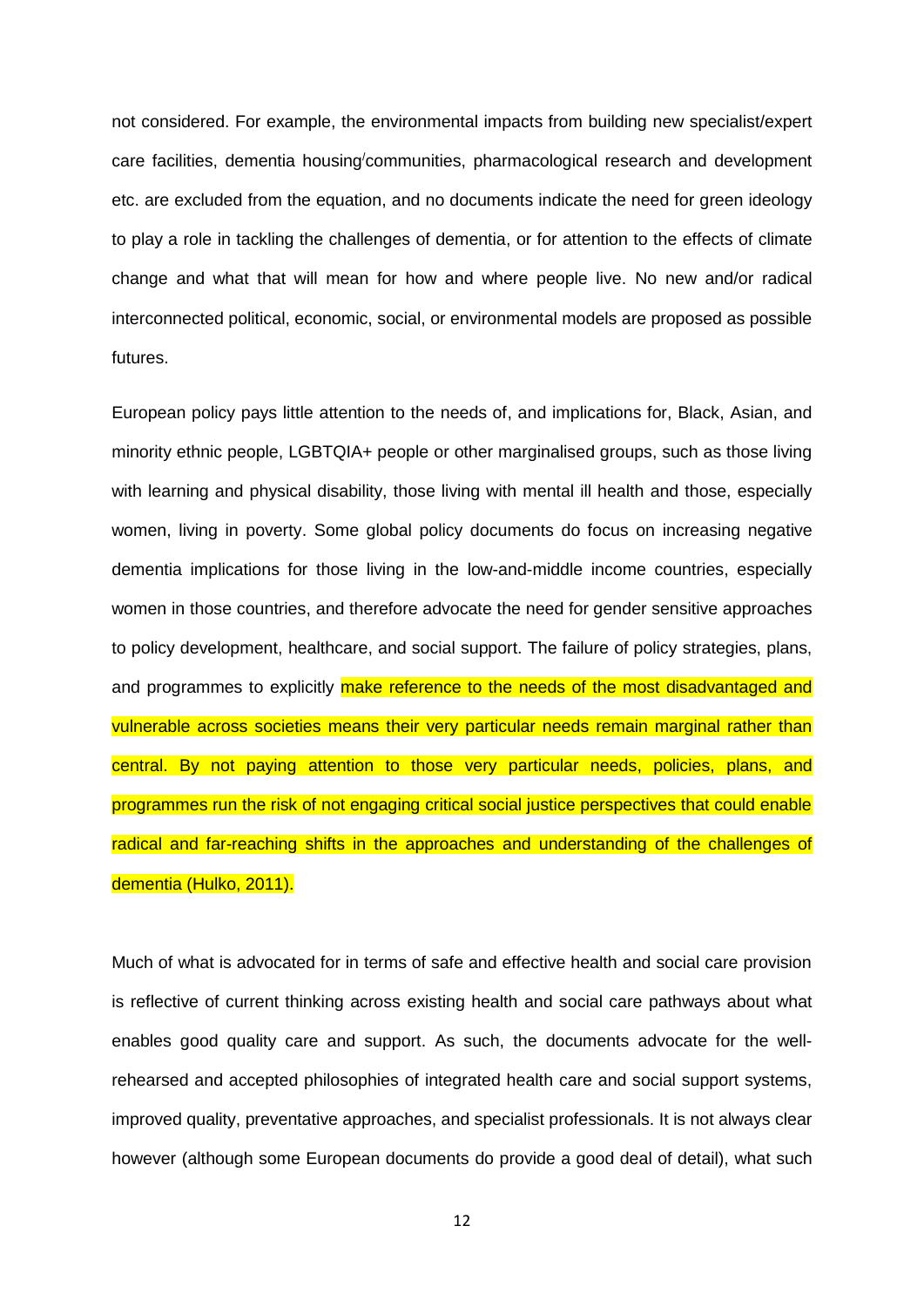provision would actually looks like, how it would be enabled, and how it would be recognised and measured. There is a lack of acknowledgement throughout the documents that the implementation of safe, effective, person-centred care in dementia is a complex and challenging process (Clissett et. al., 2013), the delivery of which goes well beyond the simple implementation of policy or greater financial investment and requires wholesale systematic change to be effective.

There is a general consensus around taking a balanced way forward for dementia health and social care support that combines a social model approach with medical based solutions. Broadly, there is focus on improving quality of life for those living with dementia, but this runs in parallel with the pervasive pursuit of a cure and better medical treatment as answers for the challenges posed by the disease. This indicates that the medical model is still strongly present within policy positions going forward. However, missing from the policy documents is an understanding of how beholden a medical model approach is to large pharmaceutical companies who drive curative research and development for their own profits and political agendas. Some global documents stress the rights of low-and-middle income countries to affordable treatments and medications. In practice historically this has often meant pharmaceutical companies offering less expensive medications to low-and-middle income countries in exchange for drug trails. Such exchanges, especially when they involve women and poor populations (Crane and Duserberry, 2004; Pugh et. al., 2017; Singh and Karim, 2017), have rightly been criticised as deeply unethical (Ellis, 2006; Kent, 2015).

Overall, across all the documents, there seems to be support for solutions to the challenges of dementia that fit within existing Eurocentric (Western) political, economic, social, and philosophical frames of reference. In other words, there is an absence throughout of critique around the dangers of existing overarching structures, leaving us wanting of any original and radically innovative (Santos, 2014) models or systems of care.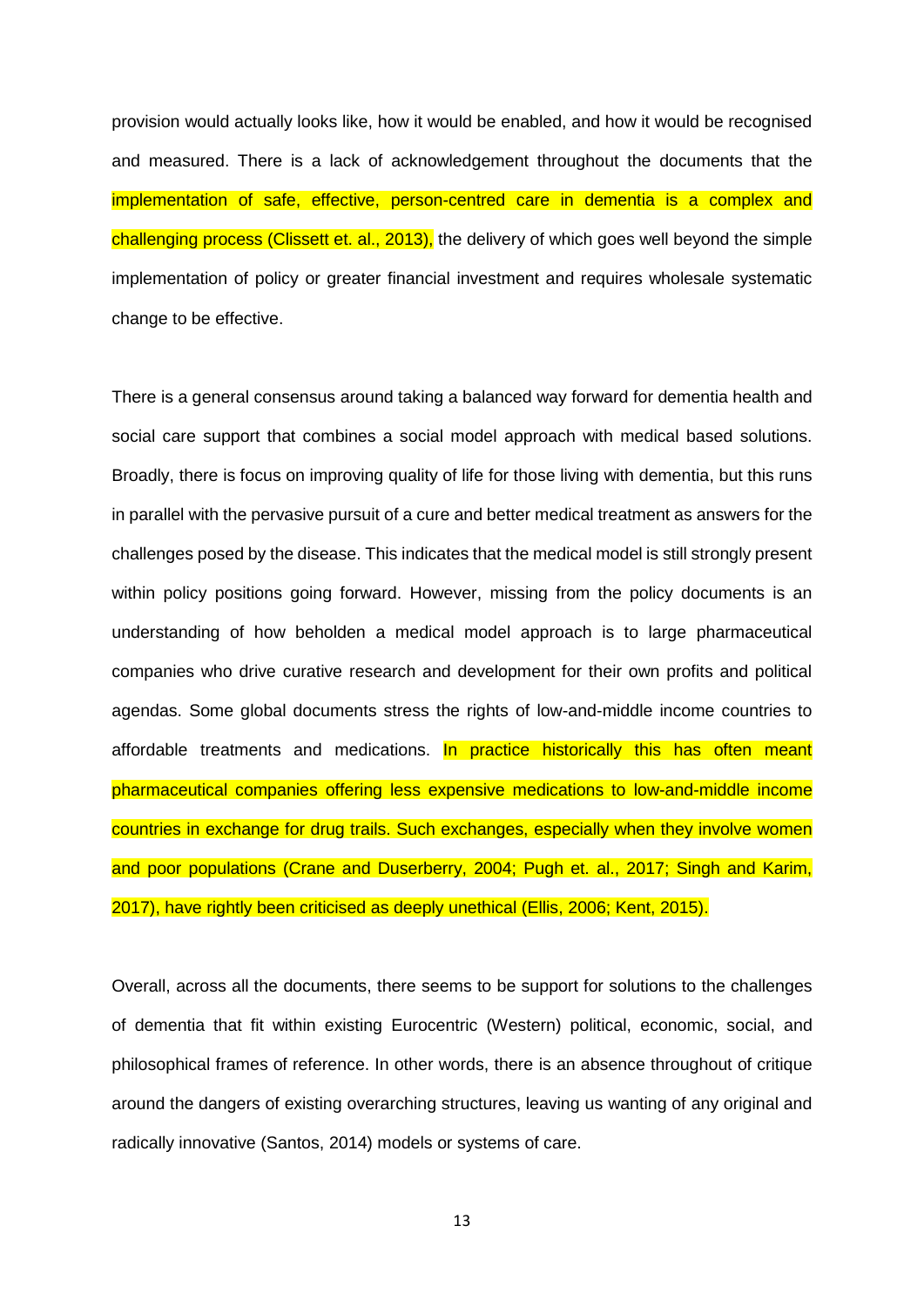#### Policy Gap Implications

Variation in the rate of development of dementia strategies, plans, and programmes will mean that different countries progress at different rates and hence tackle the challenges of dementia inconsistently. These variations provide potential for 'early adopters' or emerging forerunners in the field to provide a valuable learning resource for those countries following in their wake, although solutions which work in one country may not necessarily work in another. They do however, provide a useful benchmark and potential template against which the consideration of new strategies, plans, and programmes can be predicated.

Those marginalised and vulnerable groups highlighted so well in the global strategies are unlikely to have their needs fully met at a national level unless there is commitment to affirmative action that listens to their voices, experiences, and needs; and takes action in response to them (Hulko, 2009). Centring the experiences of marginalised groups allows policy agendas to expand for the benefit of all.

Inadequate consideration of the over-reliance on informal unpaid (and usually female) carers to provide care to people with dementia across a wide variety of countries, cultural contexts, and health and social care systems, means that some of these policies are likely to meet with varying degrees of success. The burden of dementia for those providing informal unpaid care is likely not only to remain considerable, but to grow exponentially over time. In some cases, this coincides with increasing pressure for women to join the job-market or engage in other economic forms of work, so the additional burden of care in most instances is going to be carried by women, and particularly women living in the Global South.

Without adequate health and social care infrastructures, and without international efforts to share the wealth of high income countries, the strategies, plans, and programmes posited for low-and-middle income countries are unlikely to come to fruition. There are likely to be continuing large scale inequities between Global North and Global South populations'

14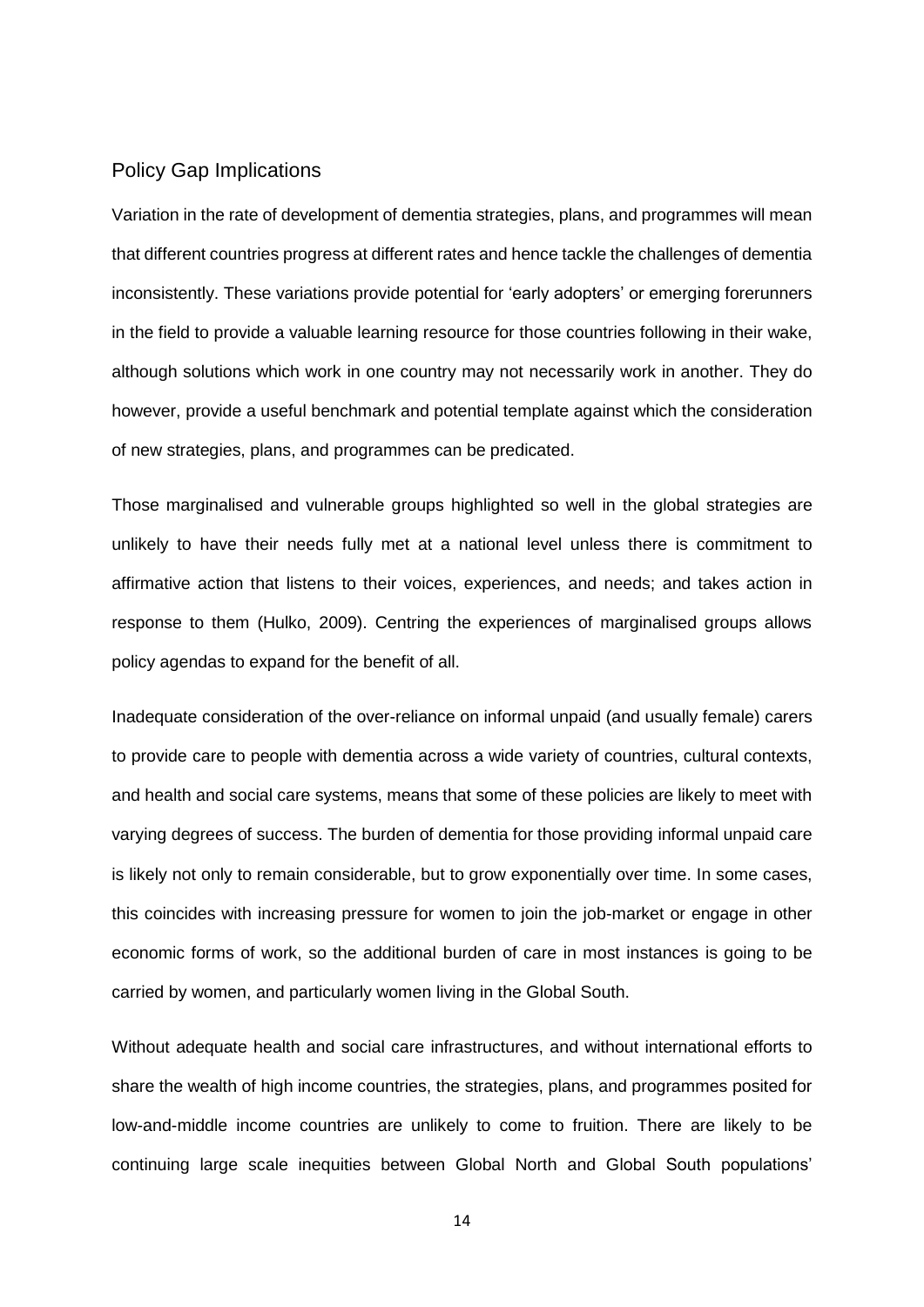experiences of care provision, with marginalised groups from the Global South affected the most by these inequities. Moreover, a lack of intercontinental vision, will, and commitment towards international collaborative and collective action oriented at meeting the needs of the most vulnerable and marginalised groups in the world is likely to cause greater dissonance between European and global policies and the outcomes from their implementation.

Europe has dominated much of the dementia policy discourse to date, and as forerunners in the field, along with the USA under the Obama administration (Hoang et. al., 2015), European governments may potentially (if they have not done so already) disregard many alternative, imaginative and innovative systems and models of care coming out of the Global South. A lack of vision around systems and models of care outside of mainstream political, economic, social, and philosophical frames of reference will hinder the emergence of radically different approaches that could better meet the challenges and impacts of dementia (Hulko, 2011).

Continued lack of consideration of the impending environmental factors such as climate change - the effects of which are already being seen - will lead to population crisis points globally, with those living in the Global South feeling the effects of this more acutely (Sealey-Huggins, 2017). Responses to these factors are likely to be reactionary and crisis driven, leaving the most vulnerable and marginalised most at risk. This poses the risk that people living with dementia, arguably the most marginalised in any society, are likely to be the most negatively affected, with those living at the intersection of dementia and other protected characteristics being affected even more deleteriously. Policies that implement divestment from exploitative forces could be useful in enabling green, ethical, and more sustainable ways forward.

Whilst the policy documents express what the growing dementia challenges are, and in many cases what is required to meet those challenges, policy overviews developed without sustained concerted political effort or accountability mechanisms and structures in place seem

15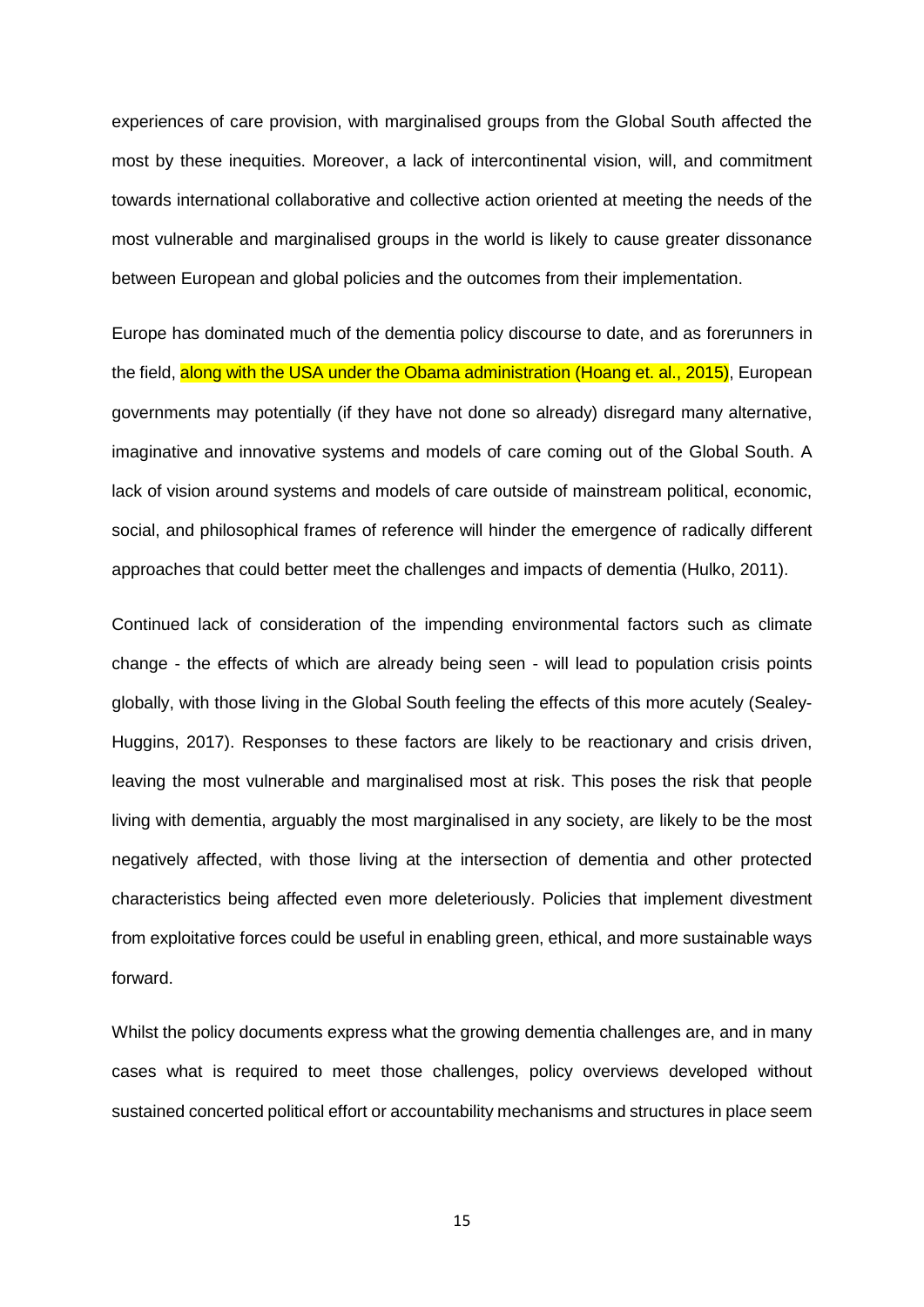unlikely to be realised in a context of shrinking resources and economic retraction that seems to be a current global trend; causing the challenges posed by dementia to grow.

## **Conclusion**

In conclusion, it is important to be mindful that developing and implementing policy are not the complete answer to the challenges posed by dementia, and are unlikely to make meaningful incursions into the many issues facing society. There is then, a need to transform responses to those issues in ways that cultivate a shared vision, values, and practices that secure genuinely safe and effective care for all members of society as they grow older, whether they have dementia or not.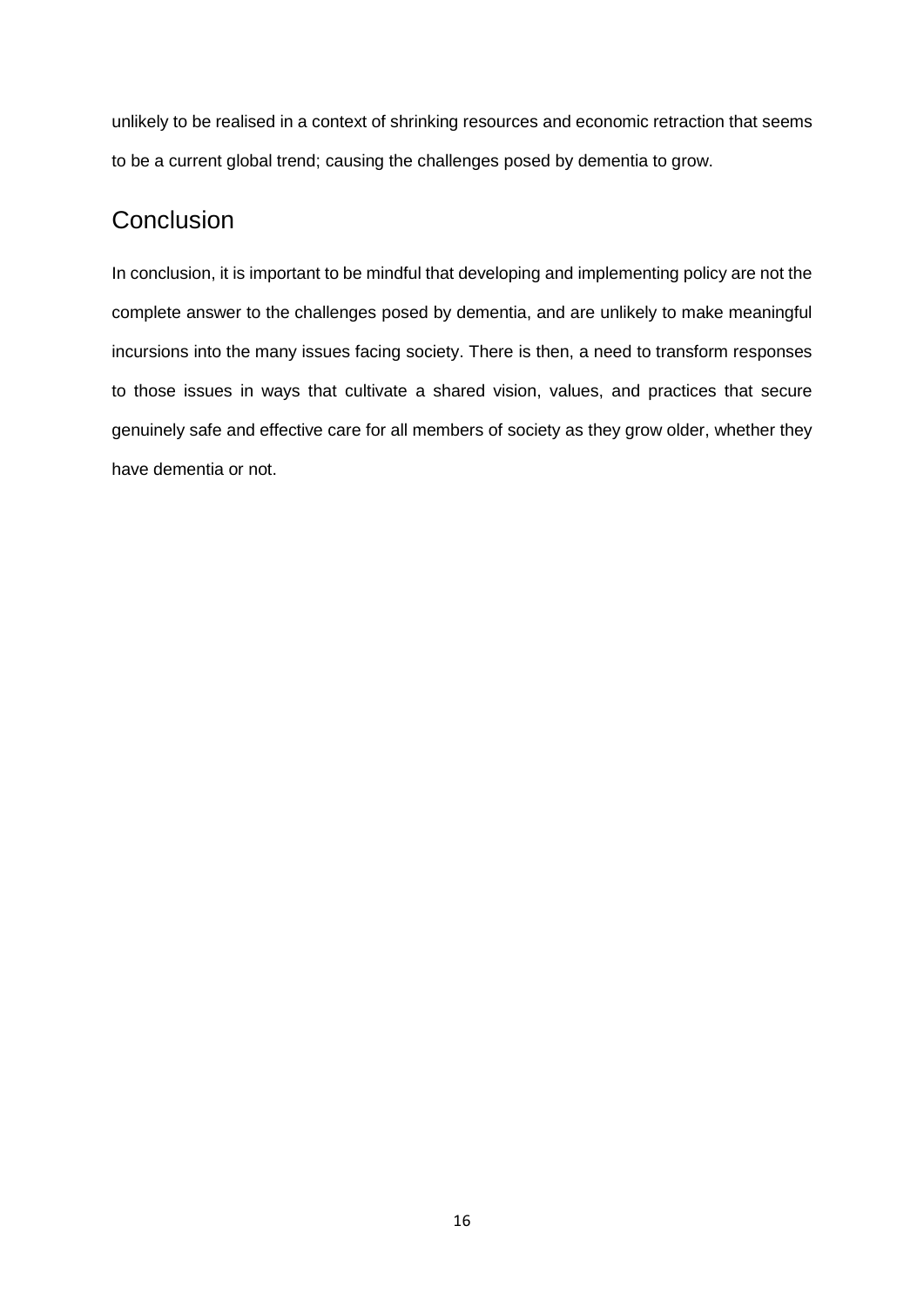## References

Age International, 2014. *Facing the Facts: The Truth about Ageing and Development Executive Summary*, Age International.

Aguilar F., 1967. *Scanning the Business Environment*, MacMillan, New York.

Alzheimer Europe, 2014. 'National Dementia Strategies', *Polish Ombudsman Receives Draft National Dementia Plan*, Viewed 18/07/17, [http://www.alzheimer-europe.org/Policy-in-](http://www.alzheimer-europe.org/Policy-in-Practice2/National-Dementia-Strategies/Poland)[Practice2/National-Dementia-Strategies/Poland](http://www.alzheimer-europe.org/Policy-in-Practice2/National-Dementia-Strategies/Poland)

Alzheimer Europe, 2015. 'National Dementia Strategies', *Alzheimer Portugal Urges Health Minister to Move Forward with National Dementia Plan,* Viewed 18/07/17, [http://www.alzheimer-europe.org/Policy-in-Practice2/National-Dementia-](http://www.alzheimer-europe.org/Policy-in-Practice2/National-Dementia-Strategies/Portugal#fragment1)[Strategies/Portugal#fragment1](http://www.alzheimer-europe.org/Policy-in-Practice2/National-Dementia-Strategies/Portugal#fragment1)

Alzheimer Europe, 2016a. 'National Dementia Strategies'*, A report on national policies and practices in Bulgaria – Summary*, Viewed 18/07/17, [http://www.alzheimer-europe.org/Policy](http://www.alzheimer-europe.org/Policy-in-Practice2/National-Dementia-Strategies/Bulgaria#fragment1)[in-Practice2/National-Dementia-Strategies/Bulgaria#fragment1](http://www.alzheimer-europe.org/Policy-in-Practice2/National-Dementia-Strategies/Bulgaria#fragment1)

Alzheimer Europe, 2016b. 'National Dementia Strategies', *Cyprus Strategic Plan for Alzheimer's Disease*, Viewed 18/07/17, [http://www.alzheimer-europe.org/Policy-in-](http://www.alzheimer-europe.org/Policy-in-Practice2/National-Dementia-Strategies/Cyprus#fragment1)[Practice2/National-Dementia-Strategies/Cyprus#fragment1](http://www.alzheimer-europe.org/Policy-in-Practice2/National-Dementia-Strategies/Cyprus#fragment1)

Alzheimer Europe, 2016c. 'National Dementia Strategies', *Czech National Dementia Strategy 2016-2019,* Viewed 18/07/17, [http://www.alzheimer-europe.org/Policy-in-Practice2/National-](http://www.alzheimer-europe.org/Policy-in-Practice2/National-Dementia-Strategies/Czech-Republic)[Dementia-Strategies/Czech-Republic](http://www.alzheimer-europe.org/Policy-in-Practice2/National-Dementia-Strategies/Czech-Republic)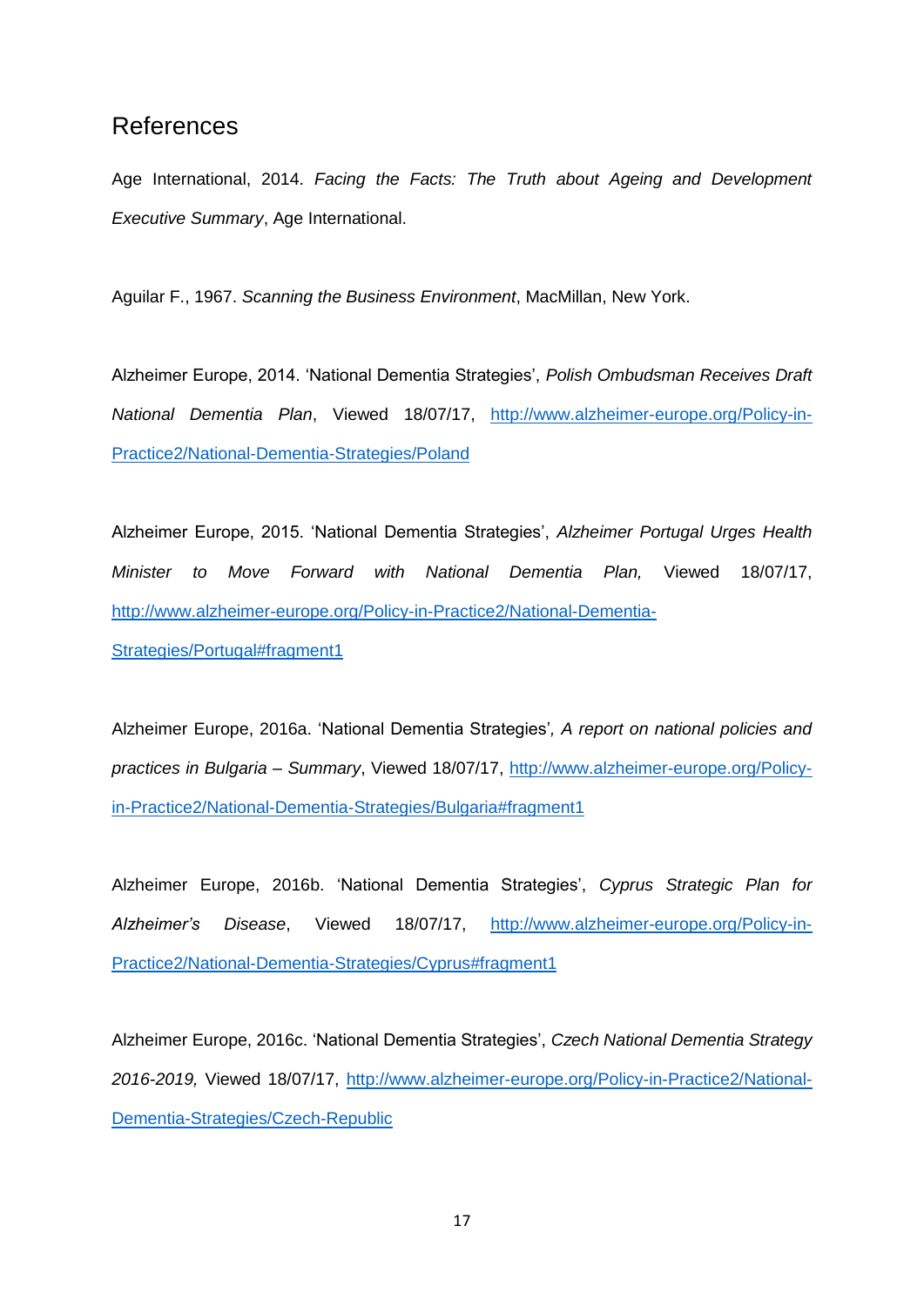Alzheimer Europe, 2016d. 'National Dementia Strategies', *Danish National Dementia Plan*, Viewed 18/07/17, [http://www.alzheimer-europe.org/Policy-in-Practice2/National-Dementia-](http://www.alzheimer-europe.org/Policy-in-Practice2/National-Dementia-Strategies/Denmark#fragment2)[Strategies/Denmark#fragment2](http://www.alzheimer-europe.org/Policy-in-Practice2/National-Dementia-Strategies/Denmark#fragment2)

Alzheimer Europe, 2016e. 'National Dementia Strategies', *2014 Pal Maladies Neuro Degeneratives*, Viewed 18/07/17, [http://www.alzheimer-europe.org/Policy-in-](http://www.alzheimer-europe.org/Policy-in-Practice2/National-Dementia-Strategies/France#fragment1)[Practice2/National-Dementia-Strategies/France#fragment1](http://www.alzheimer-europe.org/Policy-in-Practice2/National-Dementia-Strategies/France#fragment1)

Alzheimer Europe, 2016f. 'National Dementia Strategies', *Luxembourg Programme Demence Prevention,* Viewed 18/07/17, [http://www.alzheimer-europe.org/Policy-in-Practice2/National-](http://www.alzheimer-europe.org/Policy-in-Practice2/National-Dementia-Strategies/Luxembourg#fragment1)[Dementia-Strategies/Luxembourg#fragment1](http://www.alzheimer-europe.org/Policy-in-Practice2/National-Dementia-Strategies/Luxembourg#fragment1)

Alzheimer Europe, 2016g. 'National Dementia Strategies', *Slovenia has a National Dementia Strategy*, Viewed 18/07/17, [http://www.alzheimer-europe.org/Policy-in-Practice2/National-](http://www.alzheimer-europe.org/Policy-in-Practice2/National-Dementia-Strategies/Slovenia)[Dementia-Strategies/Slovenia](http://www.alzheimer-europe.org/Policy-in-Practice2/National-Dementia-Strategies/Slovenia)

Alzheimer Europe, 2016h. 'National Dementia Strategies', Spanish Government Approves National Strategy for Neurodegenerative Diseases, Viewed 18/07/17, [http://www.alzheimer](http://www.alzheimer-europe.org/Policy-in-Practice2/National-Dementia-Strategies/Spain)[europe.org/Policy-in-Practice2/National-Dementia-Strategies/Spain](http://www.alzheimer-europe.org/Policy-in-Practice2/National-Dementia-Strategies/Spain)

Alzheimer Europe, 2016i. 'National Dementia Strategies', *The Greek National Dementia Strategy*, Viewed 18/07/17, [http://www.alzheimer-europe.org/Policy-in-Practice2/National-](http://www.alzheimer-europe.org/Policy-in-Practice2/National-Dementia-Strategies/Greece#fragment1)[Dementia-Strategies/Greece#fragment1](http://www.alzheimer-europe.org/Policy-in-Practice2/National-Dementia-Strategies/Greece#fragment1)

Alzheimer Europe, 2016j. 'National Dementia Strategies', *The Dementia Strategy of Bavaria*, Viewed 18/07/17, [http://www.alzheimer-europe.org/Policy-in-Practice2/National-Dementia-](http://www.alzheimer-europe.org/Policy-in-Practice2/National-Dementia-Strategies/Germany#fragment1)[Strategies/Germany#fragment1](http://www.alzheimer-europe.org/Policy-in-Practice2/National-Dementia-Strategies/Germany#fragment1)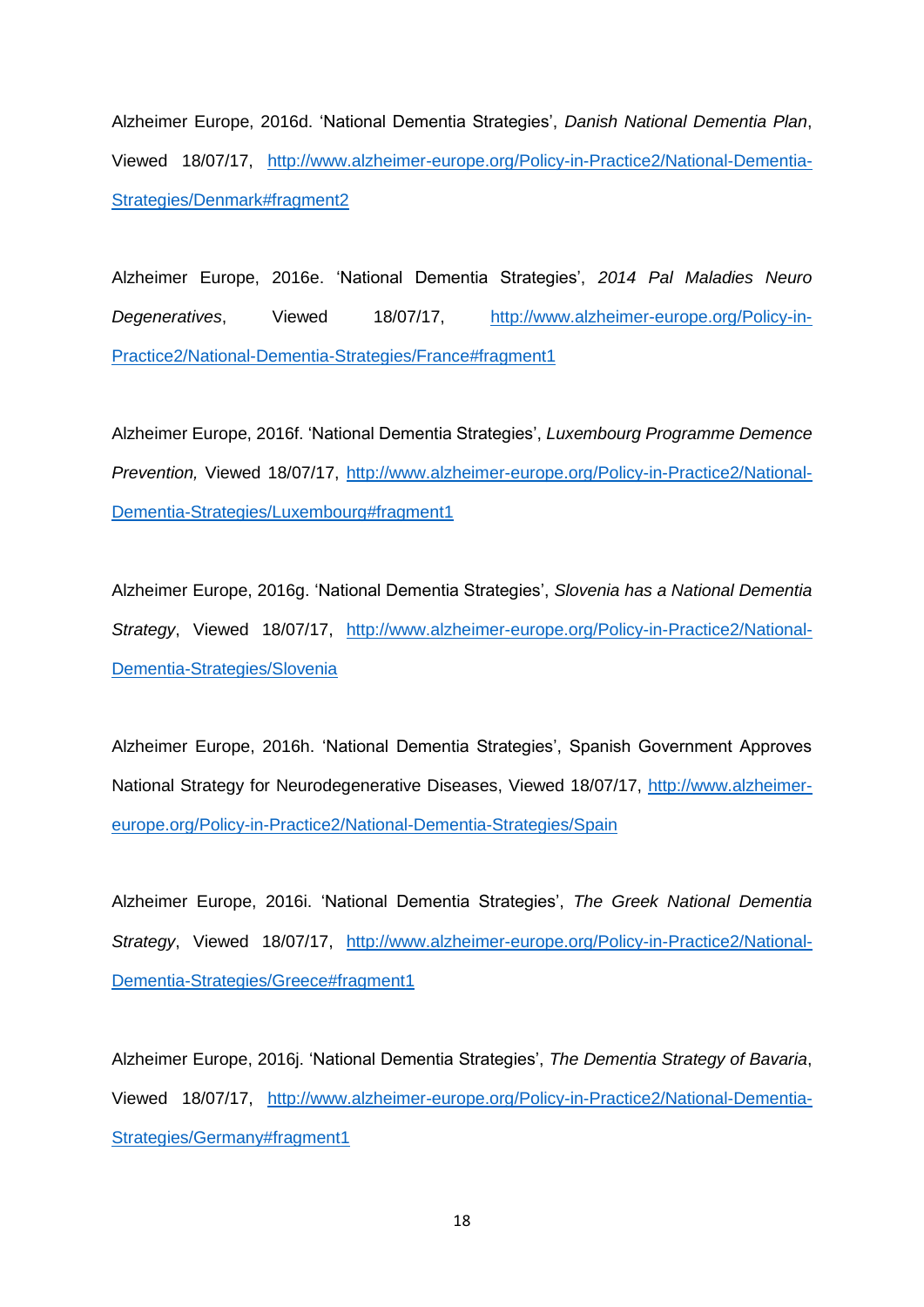Alzheimer Europe, 2016k. 'National Dementia Strategies', *Austrian Dementia Report 2014*, Viewed 18/07/17, [http://www.alzheimer-europe.org/Policy-in-Practice2/National-Dementia-](http://www.alzheimer-europe.org/Policy-in-Practice2/National-Dementia-Strategies/Austria)[Strategies/Austria](http://www.alzheimer-europe.org/Policy-in-Practice2/National-Dementia-Strategies/Austria)

Alzheimer Europe, 2017. Viewed 18/07/17, [http://www.alzheimer-europe.org/Alzheimer-](http://www.alzheimer-europe.org/Alzheimer-Europe)[Europe](http://www.alzheimer-europe.org/Alzheimer-Europe)

Alzheimer's Society, 2011. *National Dementia Vision for Wales: Dementia Supportive Communities*, Alzheimer's Society.

Boos, W., & Tarnai, C., 1999. 'Content analysis in emporia social research', *Journal of Educational Research*, 31:659–71.

Brodsky, J. et al., 2013. *Addressing Alzheimer's and other Types of Dementia : Israeli National Strategy Summary Document of the Interdisciplinary, Inter-Organizational Group of Experts*, Myers JDC Brookdale Institute & Ministry of Health.

Clissett, P., Porock, D., Harwood, R. and Gladman, J. R. F. 2013. 'The challenges of achieving person-centred care in acute hospitals: A qualitative study of people with dementia and their families', *International Journal of Nursing Studies*, Vol 50. Issue 11. pp. 1495-1503. https://doi.org/10.1016/j.ijnurstu.2013.03.001

Cook, L., 2014. *Building on the National Dementia Strategy: Change, Progress and Priorities*, All-Party Parliamentary Group on Dementia.

Corfield, S. 2017. *Women and Dementia a Global Challenge*, Global Alzheimer's and Dementia Action Alliance.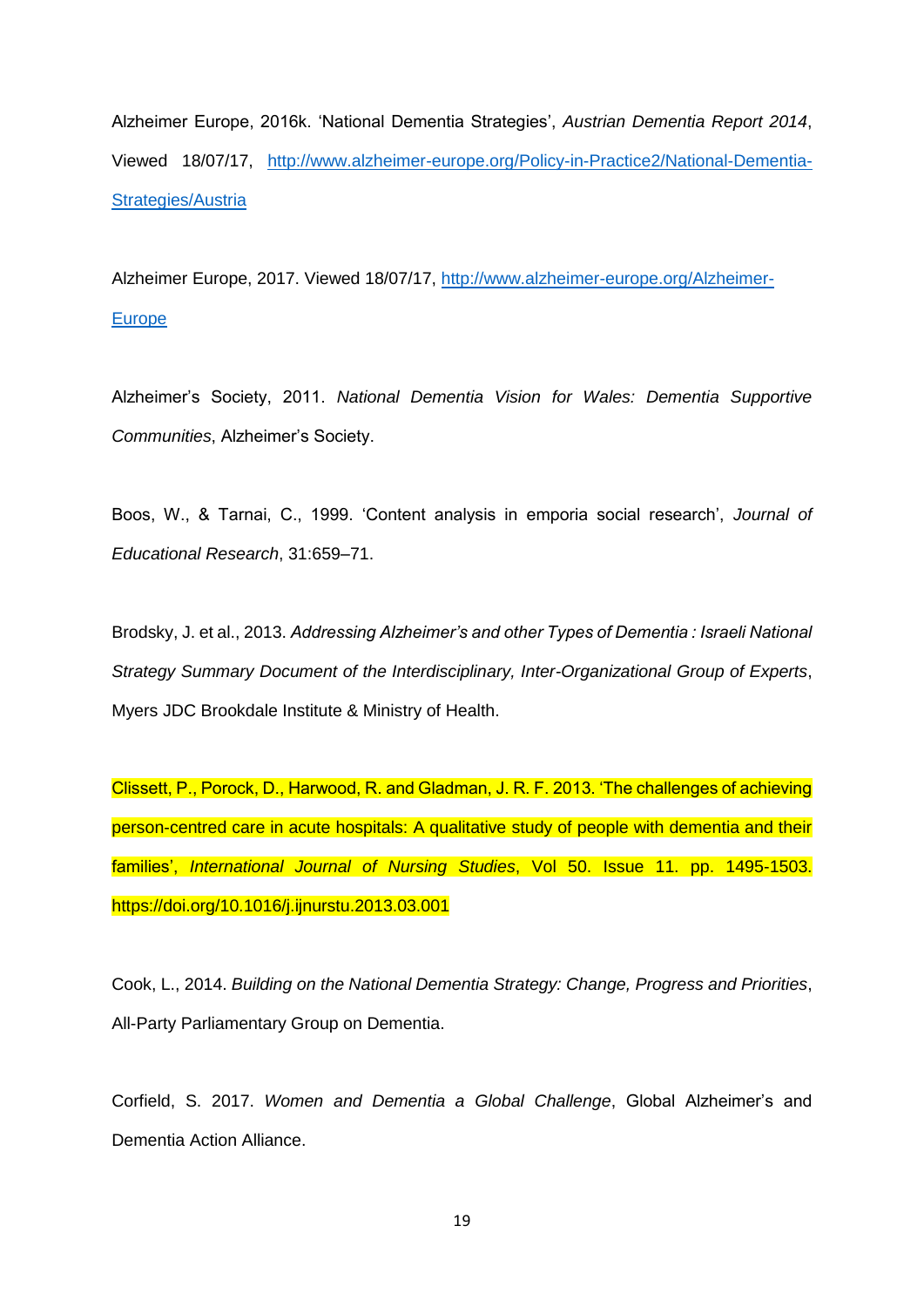Crane, B. B. and Duserberry, J., 2004. Power and politics in international funding for reproductive health: the US global Gag Rule. *Reproductive Health Matters: An International Journal on Sexual and Reproductive Health and Rights*. Vol.12. Issues 24.

Dementia Services Development Centre The University of Stirling, 2011. *Improving Dementia Services in Northern Ireland: A Regional Strategy*, Department of Health, Social Services and Public Safety.

Di Fiandra, T., 2014. *The New Italian National Strategy*, Ministry of Health Italy.

Ellis, J. L., 2006. The cost of AIDS drugs: a moral imperative. *Journal of Health Sciences*. Vol. 3. No. 1.

Hanselmann, V. et al., 2017. *National Dementia Strategy 2014–2017*, Federal Department of Public Health and Swizz Conference of Cantonal Ministers of Public Health.

HM Government of Gibraltar, 2015. *National Dementia Vision and Strategy for Gibraltar*, HM Government of Gibraltar Ministry for Health and the Elderly.

Hoang, U., Crouch, S. E. M., Knifton, L. and Brayne, C. 2015. 'Guest editorial', Journal of Public Mental Health, Vol. 14. Issue 1. https://doi.org/10.1108/JPMH-01-2015-0003

Hulko, W., 2009. 'From 'not big deal' to 'hellish': experiences of older people with dementia'. *Journal of Aging Studies*. Vol. 23. pp. 131-144.

Hulko, W. 2011. 'Decolonizing Dementia Care: A grounded theory of memory loss and memory care for Secwepemc Nation Elders', paper presented at *Alzheimer's Disease*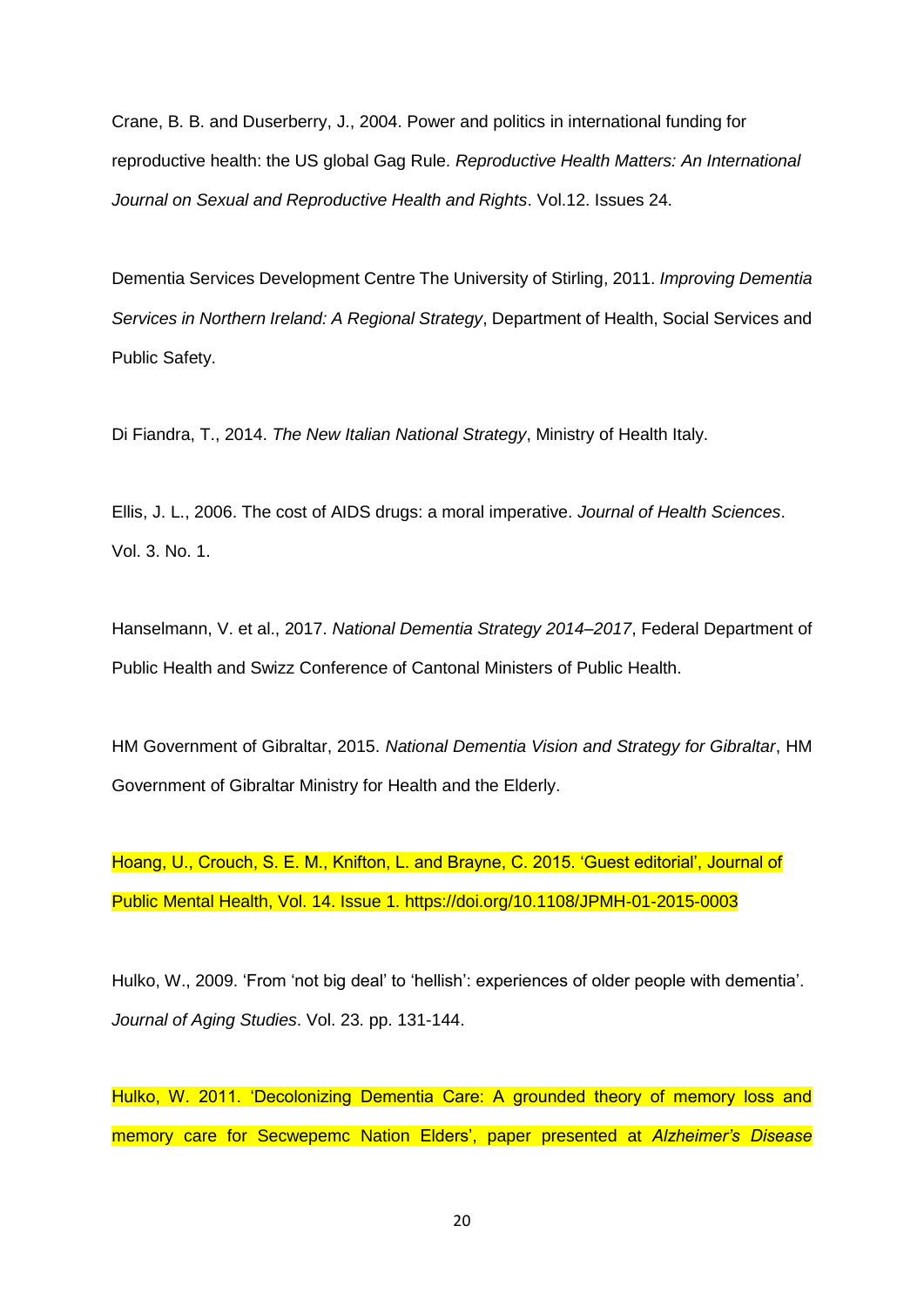*International Conference*, available at https://www.alz.co.uk/sites/.../2749-wendy-hulkodecolonizing-dementia-care.ppt

Johnson, G., Scholes, K., & Whittington, R., 2005. *Exploring Corporate Strategy* (7th ed.), Pearson Education Limited, England.

Kent, G., 2015. Global infant formula: monitoring and regulating the impacts to protect human health. *International Breastfeeding* Journal. Vol. 10. No. 6. DOI: 10.1186/s13006- 014-0020-7

Manthorpe, J. & Iliffe, S., 2016. *The dialectics of dementia*, Social Care Workforce Research Unit, King's College London.

Ministry of Health, Welfare and Sport, et al., 2009. *Guideline for Integrated Dementia Care [excerpt]: An Aid for the Development of Integrated Dementia Care Revised*, Ministry of Health, Welfare and Sport, Zorgverzekeraars Nederland, Alzheimer Nederland & ActiZ.

Ministry of Social Affairs and Health Finland, 2013. *National Memory Programme 2012-2020: Creating a "Memory- friendly" Finland*, Ministry of Social Affairs and Health Finland.

Norwegian Ministry of Health and Care Services, 2016. *Dementia Plan 2020: A More Dementia-friendly Society*, Norwegian Ministry of Health and Care Services.

Prince, M., et al., 2013. *The Global Impact of Dementia 2013–2050 Policy Brief for Heads of Government*, Alzheimer's Disease International.

Prince, M. et al., 2016. *World Alzheimer Report 2016 Improving Healthcare for People Living with Dementia*, Alzheimer's Disease International.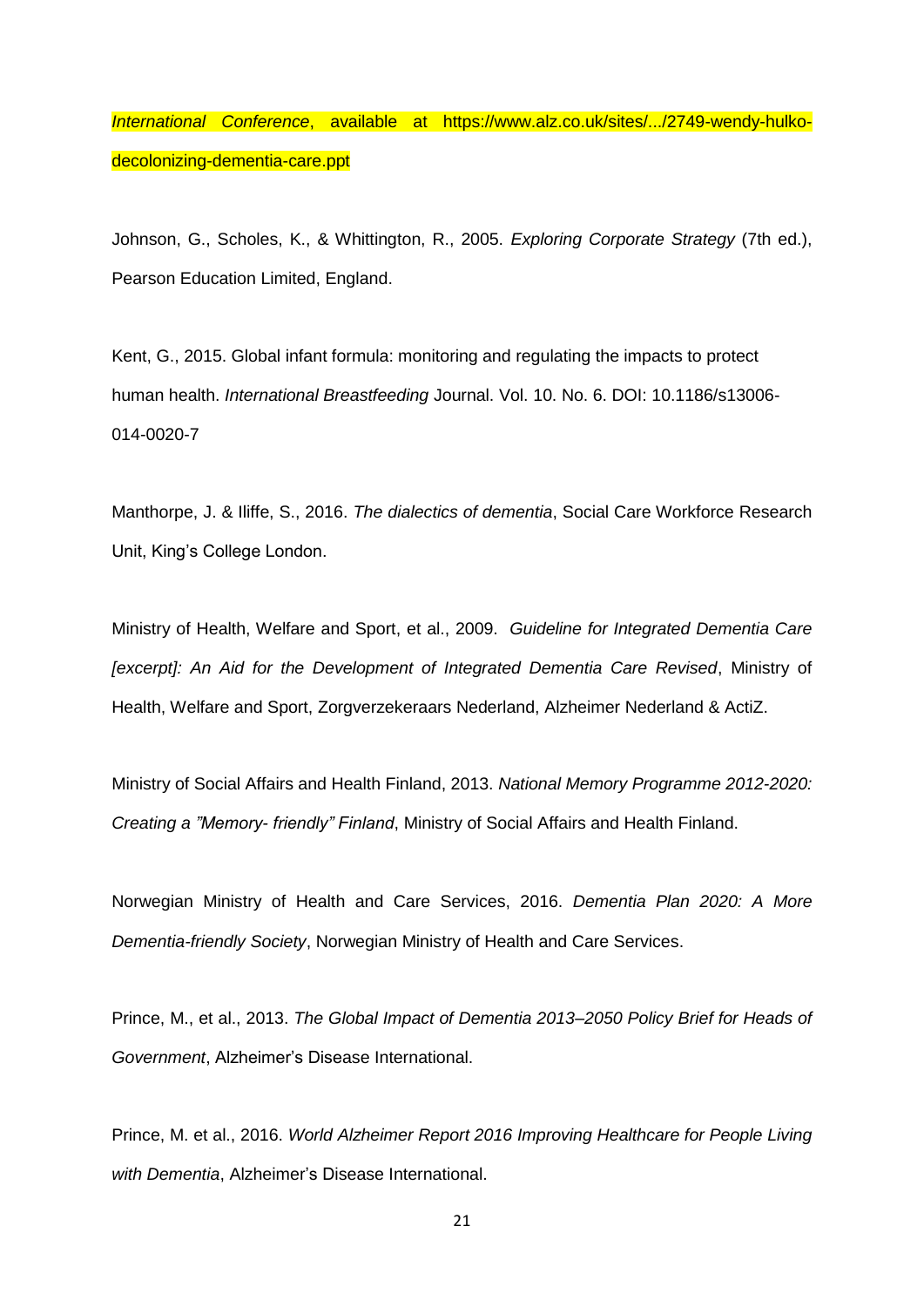Pugh, S., Desai, S., Ferguson, L., Stockl, H. and Heidari, S., 2017. Not without a fight: standing up against the global gag rule. *Reproductive Health Matters: An International Journal on Sexual and Reproductive Health and Rights*. Vol. 25. No. 49. DOI: 10.1080/09688080.2017.1303250

Rubinstein, E. et al., 2015. *A Call to Action: The Global Response to Dementia through Policy Innovation*, World Innovation Summit for Health Dementia Forum.

Santos, B. D., 2014. *Epistemologies of the South: Justice against Epistemicide*, Routledge, London and New York.

Scerri, C., 2015. *Empowering Change: A National Strategy for Dementia in the Maltese Islands 2015-2023*, Parliamentary Secretariat for Rights of Persons with Disability and Active Ageing.

Scottish Government, 2013. *Scotland's National Dementia Strategy: 2013-16*, Scottish Government.

Singh, J. A. and Karim, S. S., 2017. Trump's "global gag rule": implications for human rights and global health. *The Lancet Global Health*. Vol. 5. Issue 4. pp. 387-389.

Sealey-Huggins, L., 2017. '1.5°C to stay alive': climate change, imperialism and justice for the Caribbean. *Third World Quarterly*. DOI: 10.1080/01436597.2017.1368013

The Alzheimer Society of Ireland, 2012. *A Short Guide to the National Dementia Strategy*, The Alzheimer Society of Ireland.